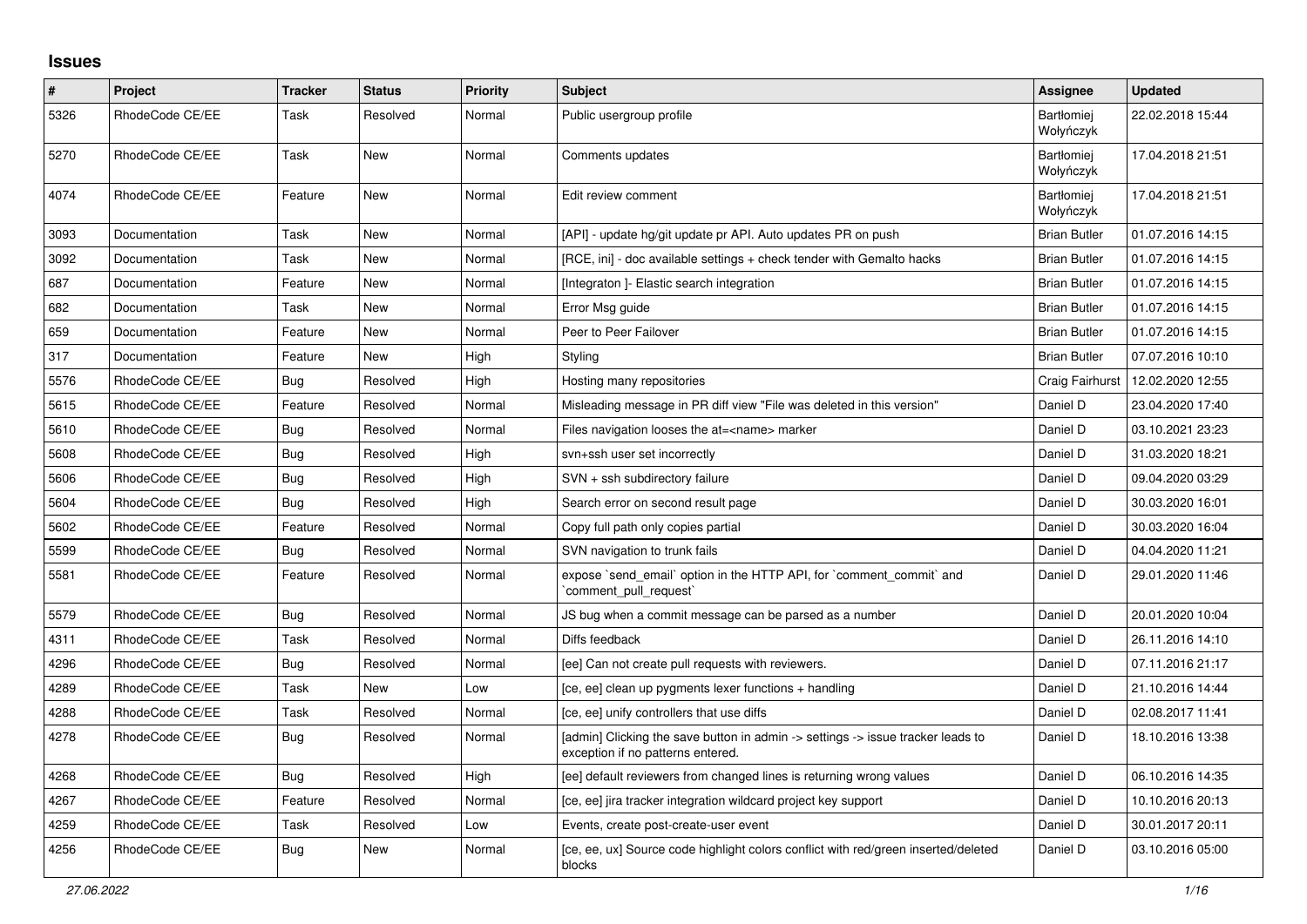| $\pmb{\#}$ | <b>Project</b>  | <b>Tracker</b> | <b>Status</b> | <b>Priority</b> | <b>Subject</b>                                                                     | <b>Assignee</b>      | <b>Updated</b>                   |
|------------|-----------------|----------------|---------------|-----------------|------------------------------------------------------------------------------------|----------------------|----------------------------------|
| 4246       | RhodeCode CE/EE | Task           | <b>New</b>    | Normal          | [ce, ee, vcs, git] add tests for annotated git tags                                | Daniel D             | 13.02.2018 18:03                 |
| 4238       | RhodeCode CE/EE | Task           | Resolved      | Normal          | default reviewers updates                                                          | Daniel D             | 06.10.2016 14:26                 |
| 4233       | RhodeCode CE/EE | Bug            | Resolved      | High            | slack, git push problem                                                            | Daniel D             | 26.09.2016 11:56                 |
| 4232       | RhodeCode CE/EE | Feature        | <b>New</b>    | Normal          | [ce, ee, pr, compare] redo diffs, support side by side diffs, html diffs           | Daniel D             | 25.10.2016 15:40                 |
| 4225       | RhodeCode CE/EE | Feature        | Resolved      | Normal          | [ce, ee] repo group integrations cascade to child repo groups                      | Daniel D             | 14.09.2016 11:12                 |
| 4223       | RhodeCode CE/EE | Bug            | Resolved      | High            | [git, tags] annotated tags not appearing in UI                                     | Daniel D             | 12.09.2016 06:12                 |
| 4208       | RhodeCode CE/EE | Bug            | New           | Normal          | [ce, ee] test errors get hidden by error page                                      | Daniel D             | 14.09.2016 12:00                 |
| 4202       | RhodeCode CE/EE | Task           | Resolved      | Normal          | Polish the 503.html page                                                           | Daniel D             | 30.08.2016 23:54                 |
| 4197       | RhodeCode CE/EE | Task           | New           | Normal          | [ce, ee] get list of users with their permissions to a repository                  | Daniel D             | 22.09.2017 10:30                 |
| 4183       | RhodeCode CE/EE | Feature        | Resolved      | Normal          | Different roles for PR reviewers                                                   | Daniel D             | 12.10.2020 23:13                 |
| 4181       | RhodeCode CE/EE | Task           | Resolved      | Normal          | Integrations: allow root repos only integrations                                   | Daniel D             | 31.08.2016 17:44                 |
| 4180       | RhodeCode CE/EE | Task           | Resolved      | Normal          | integrations: possible limit the updates sent                                      | Daniel D             | 22.08.2016 12:22                 |
| 4179       | RhodeCode CE/EE | Task           | <b>New</b>    | Normal          | [ce, ee] refine perms summary list                                                 | Daniel D             | 14.09.2016 12:09                 |
| 4175       | RhodeCode CE/EE | Feature        | Resolved      | Normal          | [ce, ee] repo group integrations                                                   | Daniel D             | 16.08.2016 20:00                 |
| 4173       | RhodeCode CE/EE | Bug            | Resolved      | Urgent          | [ce, ee] mysql recycle pool timeout not working                                    | Daniel D             | 16.08.2016 22:02                 |
| 4157       | RhodeCode CE/EE | Feature        | New           | Normal          | [integrations] Integrate with industry standard SW development tools               | Daniel D             | 08.08.2016 12:55                 |
| 4147       | RhodeCode CE/EE | Task           | New           | Normal          | [ce, ee, docs] Events documentation                                                | Daniel D             | 15.08.2016 12:33                 |
| 4120       | RhodeCode CE/EE | Task           | New           | Normal          | [ce] replace get_repo_nodes api                                                    | Daniel D             | 17.04.2018 21:49                 |
| 4110       | RhodeCode CE/EE | <b>Bug</b>     | In Progress   | Normal          | [ce, ee] repos can be named _admin, _static                                        | Daniel D             | 20.07.2016 19:51                 |
| 4092       | RhodeCode CE/EE | Bug            | Feedback      | Normal          | [ce, ee] Redmine/JIRA integrations - smart commits                                 | Daniel D             | 21.07.2016 12:59                 |
| 4091       | RhodeCode CE/EE | Bug            | Resolved      | Normal          | [ce, ee] Redmine integration blocks for 30 seconds if redmine server not available | Daniel D             | 15.07.2016 12:26                 |
| 1131       | RhodeCode CE/EE | Feature        | Resolved      | Normal          | Implement default reviewers for code review                                        | Daniel D             | 21.09.2016 18:28                 |
| 4199       | RhodeCode CE/EE | Bug            | Resolved      | High            | investigate: ongoing SSL problems when switching to 4.X from 3.X                   | Johannes<br>Bornhold | 15.09.2016 13:14                 |
| 4153       | RhodeCode CE/EE | Task           | Resolved      | Normal          | Optimize readme fetching by changing the system of readme detection                | Johannes<br>Bornhold | 09.09.2016 10:17                 |
| 3971       | RhodeCode CE/EE | <b>Bug</b>     | Resolved      | Normal          | [ce, vcs] Merge requests/Pull requests failing due to rebase problem               | Johannes<br>Bornhold | 19.07.2016 15:54                 |
| 4254       | RhodeCode CE/EE | <b>Bug</b>     | Resolved      | Normal          | [frontend] 500 Internal Server Error with i18n-ed pages                            | Lisa Quatmann        | 30.09.2016 14:38                 |
| 4224       | RhodeCode CE/EE | <b>Bug</b>     | Resolved      | Normal          | [docs] update docs re: removing old instances when switching editions              |                      | Lisa Quatmann   11.10.2016 15:36 |
| 4194       | RhodeCode CE/EE | Task           | Resolved      | Normal          | move svn http backend out of labs into a real VCS settings                         | Lisa Quatmann        | 14.09.2016 23:16                 |
| 4121       | RhodeCode CE/EE | Bug            | Resolved      | Normal          | [ce, ee] server announcement has extra margin                                      |                      | Lisa Quatmann   26.09.2016 14:00 |
| 3488       | RhodeCode CE/EE | Bug            | Resolved      | Normal          | [frontend, styling] update icon font                                               |                      | Lisa Quatmann   04.10.2016 13:27 |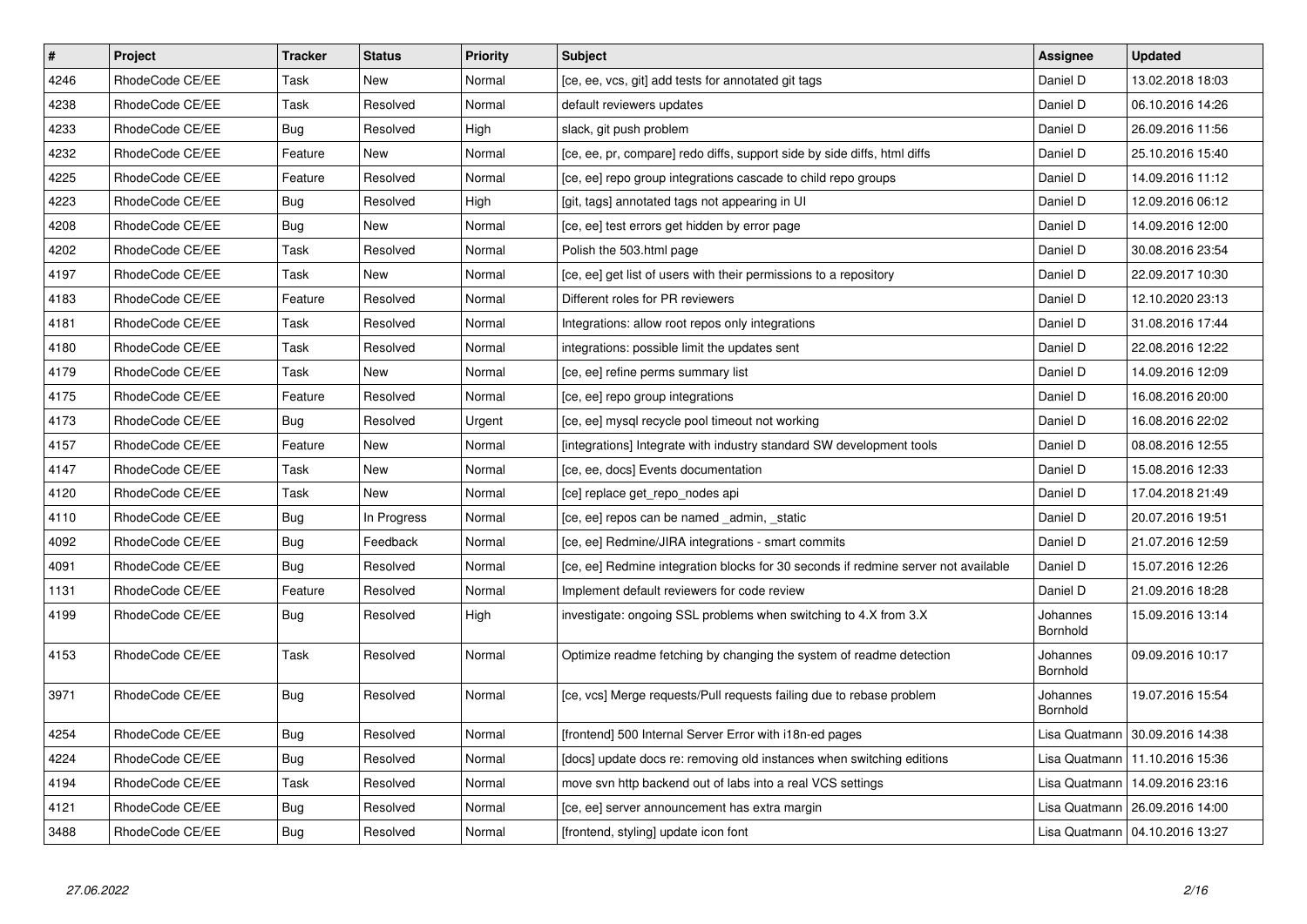| $\vert$ # | Project         | <b>Tracker</b> | <b>Status</b> | <b>Priority</b> | <b>Subject</b>                                                                                     | Assignee                            | <b>Updated</b>   |
|-----------|-----------------|----------------|---------------|-----------------|----------------------------------------------------------------------------------------------------|-------------------------------------|------------------|
| 5653      | RhodeCode CE/EE | Feature        | <b>New</b>    | Normal          | Extend SSH clone to support cloning by repo id.                                                    | Marcin<br>Kuzminski<br>[CTO]        | 17.02.2021 12:58 |
| 5442      | RhodeCode CE/EE | Feature        | Resolved      | Low             | Preview of Jupyter notebooks                                                                       | Marcin<br>Kuzminski<br>[CTO]        | 16.01.2019 16:33 |
| 5441      | RhodeCode CE/EE | Feature        | <b>New</b>    | Low             | Some files not parsed as XML files                                                                 | Marcin<br>Kuzminski<br><b>[CTO]</b> | 12.06.2018 12:23 |
| 5386      | RhodeCode CE/EE | Task           | Resolved      | Normal          | Increase security for Email Change                                                                 | Marcin<br>Kuzminski<br>[CTO]        | 17.02.2018 17:29 |
| 5382      | RhodeCode CE/EE | Feature        | <b>New</b>    | Normal          | Support for repository aliases                                                                     | Marcin<br>Kuzminski<br>[CTO]        | 04.09.2017 15:17 |
| 5257      | RhodeCode CE/EE | <b>Bug</b>     | <b>New</b>    | Normal          | Git repository with big binary file provokes error and strange behavior/memory leak<br>of RH.      | Marcin<br>Kuzminski<br>[CTO]        | 23.03.2017 22:02 |
| 5150      | RhodeCode CE/EE | Task           | Resolved      | Normal          | Password reset promts in my account should be hidden in accounts that are not of<br>type rhodecode | Marcin<br>Kuzminski<br>[CTO]        | 02.01.2017 16:34 |
| 4670      | RhodeCode CE/EE | Task           | Resolved      | Normal          | Release 4.5.1                                                                                      | Marcin<br>Kuzminski<br>[CTO]        | 06.12.2016 21:13 |
| 4297      | RhodeCode CE/EE | Task           | Resolved      | Normal          | redo the my-pull-requests page to use the datagrid                                                 | Marcin<br>Kuzminski<br>[CTO]        | 01.11.2016 09:31 |
| 4282      | RhodeCode CE/EE | Task           | Resolved      | Normal          | Add inode limit together with disk usage                                                           | Marcin<br>Kuzminski<br>[CTO]        | 19.10.2016 12:18 |
| 4281      | RhodeCode CE/EE | Task           | Resolved      | Normal          | Fix docs on To `increase database performance`                                                     | Marcin<br>Kuzminski<br>[CTO]        | 18.10.2016 16:39 |
| 4276      | RhodeCode CE/EE | <b>Bug</b>     | Resolved      | Normal          | System info page uses mercurial/git versions from RhodeCode instead of VCSServer                   | Marcin<br>Kuzminski<br>[CTO]        | 14.11.2016 21:19 |
| 4250      | RhodeCode CE/EE | Bug            | Resolved      | Normal          | Adding a reviewer into existing PR doesn't set a reason.                                           | Marcin<br>Kuzminski<br>[CTO]        | 07.10.2016 20:05 |
| 4245      | RhodeCode CE/EE | Task           | Resolved      | Normal          | Convert control command to use http mode by default                                                | Marcin<br>Kuzminski<br>[CTO]        | 14.10.2016 16:13 |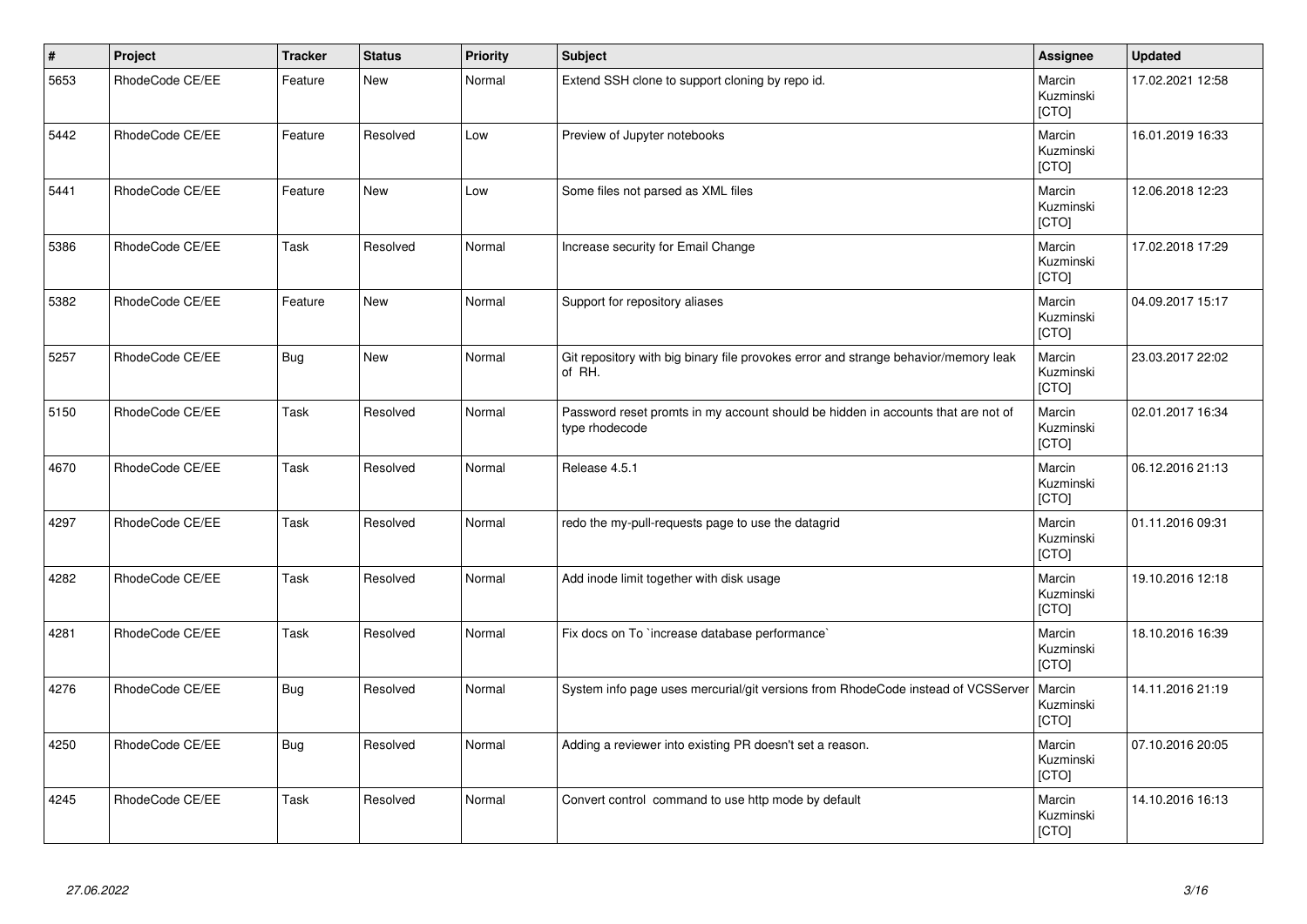| $\vert$ # | Project         | <b>Tracker</b> | <b>Status</b> | <b>Priority</b> | <b>Subject</b>                                                                        | Assignee                     | <b>Updated</b>   |
|-----------|-----------------|----------------|---------------|-----------------|---------------------------------------------------------------------------------------|------------------------------|------------------|
| 4219      | RhodeCode CE/EE | Feature        | Resolved      | Normal          | [ce, ee] Add mandatory reviewers for pull requests                                    | Marcin<br>Kuzminski<br>[CTO] | 20.06.2017 15:23 |
| 4213      | RhodeCode CE/EE | Feature        | New           | High            | Embed PostgreSQL database                                                             | Marcin<br>Kuzminski<br>[CTO] | 03.09.2016 23:45 |
| 4211      | RhodeCode CE/EE | Feature        | Resolved      | Normal          | [ce, ee] increase webhook flexibility                                                 | Marcin<br>Kuzminski<br>[CTO] | 20.06.2022 10:55 |
| 4193      | RhodeCode CE/EE | Feature        | In Progress   | Normal          | Improve Filter Functionality in the Change Log                                        | Marcin<br>Kuzminski<br>[CTO] | 22.09.2017 10:25 |
| 4184      | RhodeCode CE/EE | Bug            | Resolved      | High            | fix content INT overflow bug                                                          | Marcin<br>Kuzminski<br>[CTO] | 23.08.2016 10:31 |
| 4178      | RhodeCode CE/EE | <b>Bug</b>     | Resolved      | Normal          | RhodeCode EE OVA VM wont run on a ESX 6.0 host                                        | Marcin<br>Kuzminski<br>[CTO] | 15.09.2016 13:25 |
| 4155      | RhodeCode CE/EE | <b>Bug</b>     | Resolved      | Low             | Date of Last Change is not displayed correctly                                        | Marcin<br>Kuzminski<br>[CTO] | 21.01.2020 02:20 |
| 4065      | RhodeCode CE/EE | <b>Bug</b>     | Resolved      | Normal          | [ux, login] 404 on login after comment attempt                                        | Marcin<br>Kuzminski<br>[CTO] | 04.07.2016 00:40 |
| 4036      | RhodeCode CE/EE | <b>Bug</b>     | Resolved      | Normal          | encrypted clone uri can throw unicodeerror after key change                           | Marcin<br>Kuzminski<br>[CTO] | 27.06.2016 19:38 |
| 4035      | RhodeCode CE/EE | <b>Bug</b>     | In Progress   | Normal          | failed to create whoosh index                                                         | Marcin<br>Kuzminski<br>[CTO] | 06.07.2016 00:04 |
| 4000      | RhodeCode CE/EE | Feature        | <b>New</b>    | Normal          | Make compare more functional                                                          | Marcin<br>Kuzminski<br>[CTO] | 18.11.2017 19:11 |
| 3556      | RhodeCode CE/EE | Task           | Resolved      | Normal          | Disable and rename initial_repo_scan flag                                             | Marcin<br>Kuzminski<br>[CTO] | 22.04.2016 14:33 |
| 3549      | RhodeCode CE/EE | Bug            | Resolved      | Normal          | [4.0.0 regression], file source links use last commit id instead of current commit id | Marcin<br>Kuzminski<br>[CTO] | 21.04.2016 16:10 |
| 3483      | RhodeCode CE/EE | <b>Bug</b>     | New           | Normal          | oauth: disable 3rd party registration if RhodeCode registration is disabled           | Marcin<br>Kuzminski<br>[CTO] | 13.04.2016 12:13 |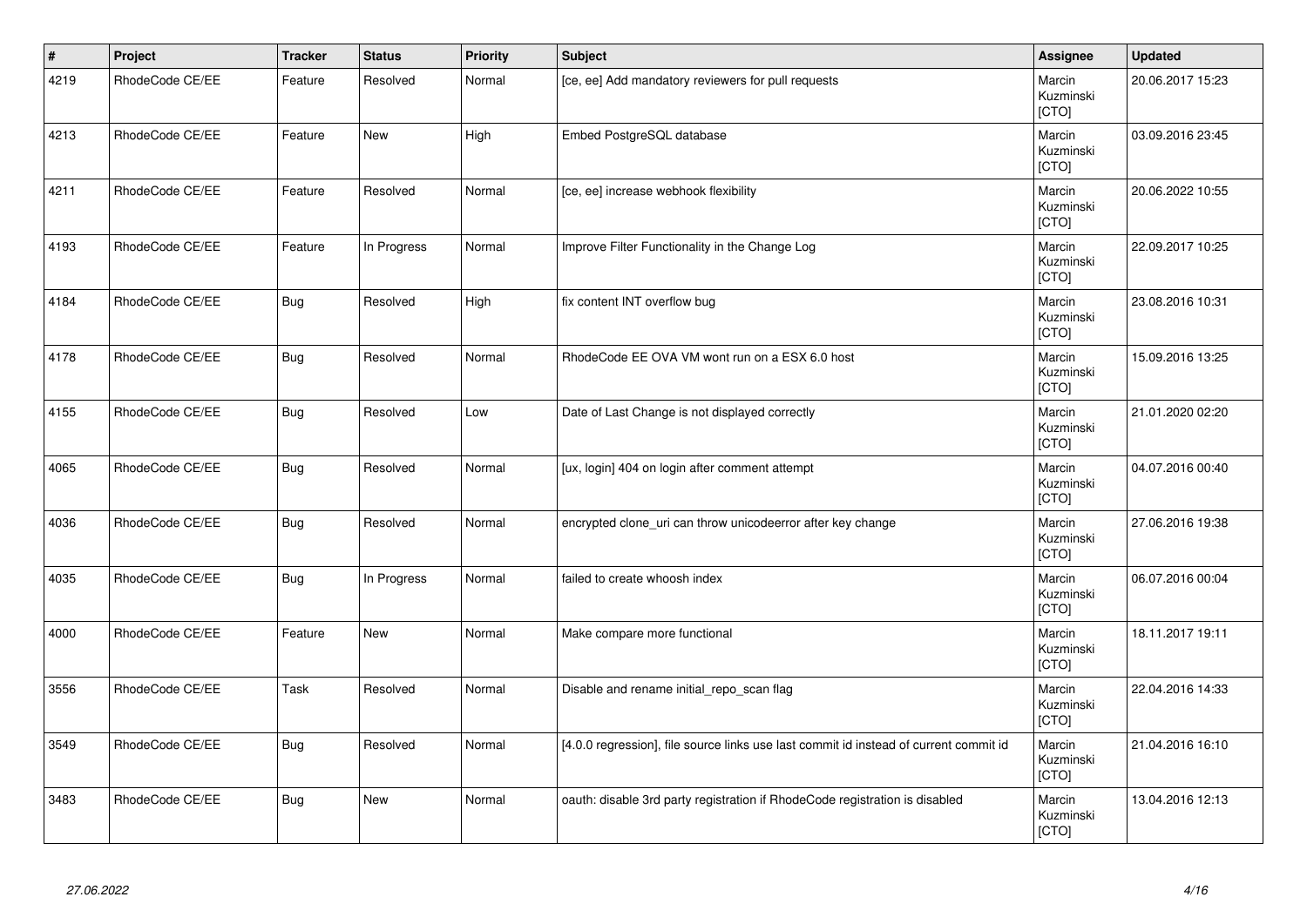| $\pmb{\#}$ | <b>Project</b>       | <b>Tracker</b> | <b>Status</b> | <b>Priority</b> | <b>Subject</b>                                                                                       | Assignee                     | <b>Updated</b>                  |
|------------|----------------------|----------------|---------------|-----------------|------------------------------------------------------------------------------------------------------|------------------------------|---------------------------------|
| 3454       | RhodeCode CE/EE      | Task           | Feedback      | Normal          | [ce/ee] visually differentiate the two editions                                                      | Marcin<br>Kuzminski<br>[CTO] | 10.08.2016 03:30                |
| 5587       | RhodeCode CE/EE      | Bug            | Resolved      | Normal          | Broken metatags in 4.18.1                                                                            | <b>Marcin Lulek</b>          | 29.01.2020 11:46                |
| 4269       | RhodeCode CE/EE      | Support        | Resolved      | Normal          | Allow flash messages to be permanently surpressed                                                    | Marcin Lulek                 | 14.10.2016 12:46                |
| 4234       | RhodeCode CE/EE      | Task           | New           | Normal          | prepare and test RhodeCode VM image for AWS                                                          | Marcin Lulek                 | 11.07.2017 13:32                |
| 4052       | RhodeCode Appenlight | Task           | New           | Normal          | release fixes                                                                                        | <b>Marcin Lulek</b>          | 29.06.2016 12:14                |
| 4279       | RhodeCode CE/EE      | Bug            | Resolved      | Normal          | re-captcha validation is broken                                                                      | Martin<br>Bornhold           | 26.10.2016 22:27                |
| 4277       | RhodeCode CE/EE      | Bug            | Resolved      | Normal          | [frontend] System info page does not work correctly in safari.                                       | Martin<br>Bornhold           | 04.11.2016 12:08                |
| 4273       | RhodeCode CE/EE      | Bug            | Resolved      | Urgent          | GIT executable not seen by vcsserver                                                                 | Martin<br>Bornhold           | 13.10.2016 15:45                |
| 4271       | RhodeCode CE/EE      | Bug            | Resolved      | Normal          | Browsing new repository groups via SVN issue                                                         | Martin<br>Bornhold           | 19.10.2016 11:11                |
| 4251       | RhodeCode CE/EE      | <b>Task</b>    | Feedback      | High            | [customer] Pull request with subrepos                                                                | Martin<br>Bornhold           | 10.11.2016 17:52                |
| 4247       | RhodeCode CE/EE      | Bug            | Resolved      | Normal          | [vcs] Using current time as timestamp during archive creating leads to changing<br>hashes            | Martin<br>Bornhold           | 28.09.2016 12:07                |
| 4244       | RhodeCode CE/EE      | Support        | Resolved      | Normal          | mod_dav_svn template error when using auth_realm with spaces in it                                   | Martin<br>Bornhold           | 28.09.2016 12:07                |
| 4243       | RhodeCode CE/EE      | Support        | Resolved      | High            | Gist visibility update?                                                                              | Martin<br>Bornhold           | 27.09.2016 06:40                |
| 4237       | RhodeCode CE/EE      | Task           | Resolved      | Normal          | Enable HTTP support                                                                                  | Martin<br>Bornhold           | 12.10.2016 11:51                |
| 4203       | RhodeCode CE/EE      | Task           | Resolved      | Normal          | Get rid of svn.proxy.parent_path_root, and replace it with reading storage location<br>from Database | Martin<br>Bornhold           | 22.09.2016 14:31                |
| 3950       | RhodeCode CE/EE      | Bug            | Resolved      | Normal          | [ce, ee] trying to merge pr against a deleted branch/bookmark breaks the pr page                     | Martin<br>Bornhold           | 27.10.2016 16:12                |
| 1055       | RhodeCode CE/EE      | Feature        | Resolved      | Normal          | [pr, vcs] Expose the shadow repository of a pull request                                             | Martin<br>Bornhold           | 26.10.2016 10:33                |
| 5368       | RhodeCode CE/EE      | Feature        | Resolved      | Normal          | Mercurial: Close branch before merging it                                                            |                              | Mathieu Cantin 21.01.2020 02:11 |
| 3372       | RhodeCode CE/EE      | Bug            | In Progress   | High            | [Idap, groups] Customer gets an empty list of groups                                                 | Mikhail<br>Chernykh          | 08.06.2016 11:32                |
| 5548       | RhodeCode CE/EE      | Feature        | New           | Normal          | Initial Search API                                                                                   | Peter Colledge               | 07.07.2019 22:21                |
| 5553       | RhodeCode CE/EE      | <b>Bug</b>     | New           | Normal          | Exceptions Tracker - Exception ID: 140095575901360 after upgrade to the lastes<br>version            | Thierry<br>Wynsdau           | 10.07.2019 10:33                |
| 5523       | RhodeCode CE/EE      | Bug            | Resolved      | High            | user from AD is asked to change his password when logs in.                                           | Thierry<br>Wynsdau           | 28.05.2020 20:28                |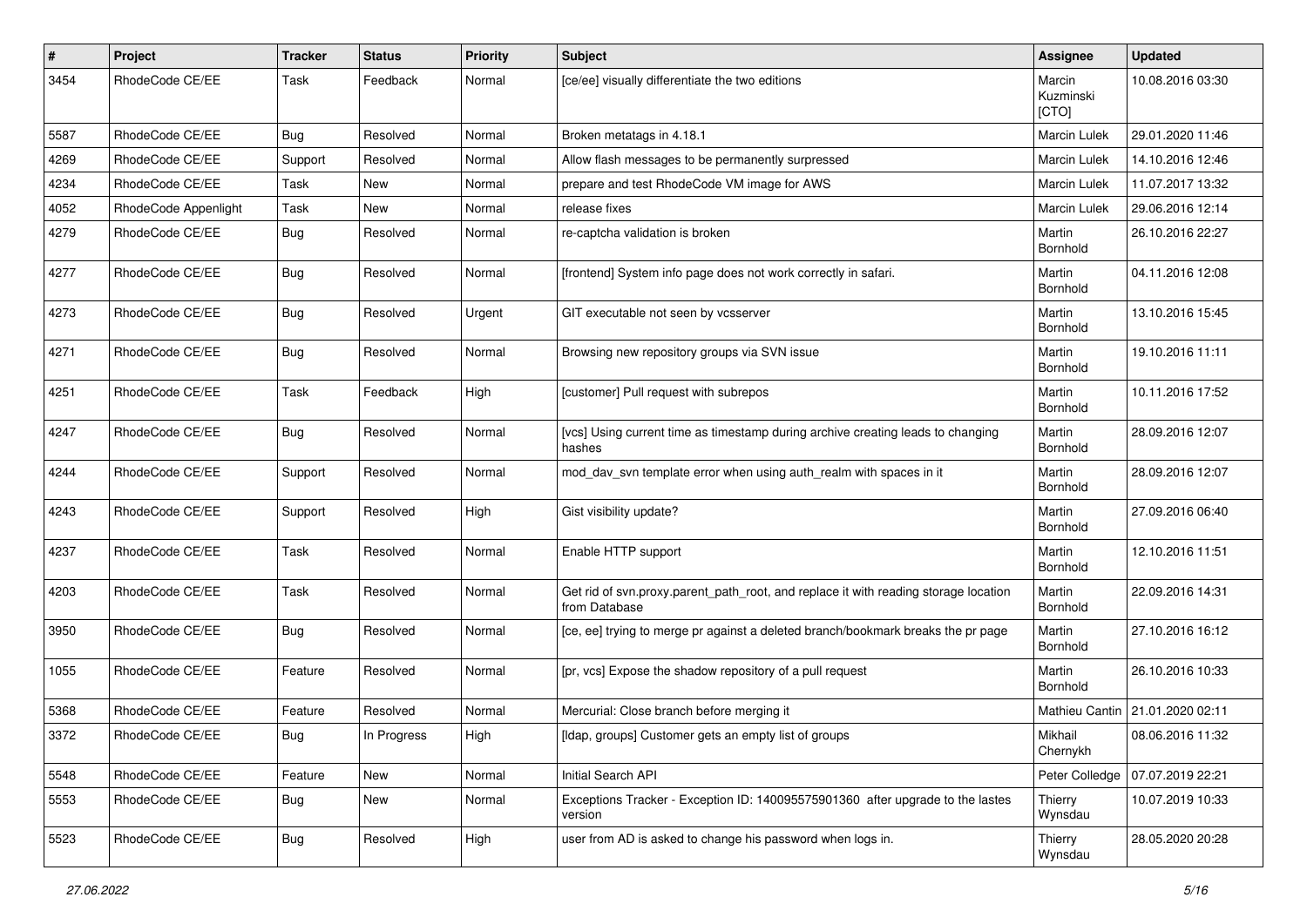| #    | Project         | <b>Tracker</b> | <b>Status</b> | <b>Priority</b> | <b>Subject</b>                                                                                                                       | <b>Assignee</b>    | <b>Updated</b>   |
|------|-----------------|----------------|---------------|-----------------|--------------------------------------------------------------------------------------------------------------------------------------|--------------------|------------------|
| 5516 | RhodeCode CE/EE | Support        | Resolved      | High            | Cannot log into RhodeCode                                                                                                            | Thierry<br>Wynsdau | 28.05.2020 20:28 |
| 5680 | RhodeCode CE/EE | Bug            | New           | High            | Inconsistent timezone display                                                                                                        |                    | 20.04.2022 14:15 |
| 5679 | RhodeCode CE/EE | Bug            | New           | Normal          | Data directory continues to grow until it fills disk partition                                                                       |                    | 25.04.2022 11:42 |
| 5677 | RhodeCode CE/EE | Support        | New           | Normal          | PR cross merge                                                                                                                       |                    | 28.01.2022 16:59 |
| 5672 | RhodeCode CE/EE | Bug            | New           | Normal          | Unable to browse git repository folders with # in names                                                                              |                    | 16.12.2021 18:13 |
| 5670 | RhodeCode CE/EE | <b>Bug</b>     | <b>New</b>    | Normal          | Repo-level administrators can usurp owner of repoistory                                                                              |                    | 01.12.2021 16:18 |
| 5669 | RhodeCode CE/EE | Bug            | Resolved      | Normal          | Mercurial commit messages doesn't show cyrillic symbols                                                                              |                    | 01.10.2021 10:39 |
| 5664 | RhodeCode CE/EE | Bug            | New           | Normal          | Regression: When assigning permissions, cannot see own group in auto-complete<br>without special conditions                          |                    | 29.07.2021 10:49 |
| 5662 | RhodeCode CE/EE | Bug            | New           | Normal          | Full text search not working due to crash in whoosh                                                                                  |                    | 07.06.2022 08:31 |
| 5657 | RhodeCode CE/EE | Bug            | New           | Normal          | Error in maintenance page                                                                                                            |                    | 30.03.2021 15:09 |
| 5656 | RhodeCode CE/EE | Bug            | Resolved      | Normal          | Error for branch permission page                                                                                                     |                    | 30.04.2021 08:53 |
| 5655 | RhodeCode CE/EE | Bug            | Resolved      | Normal          | New public gist's id is always auto generated                                                                                        |                    | 01.07.2021 12:06 |
| 5654 | RhodeCode CE/EE | Bug            | <b>New</b>    | Normal          | Comment formatting broken when containing $@$ in a code block                                                                        |                    | 24.02.2021 12:10 |
| 5652 | RhodeCode CE/EE | Bug            | Resolved      | Normal          | Pull Requests: when title and descriptions contains character [] {} and () index out of<br>bound when attempting to comment/approve. |                    | 30.04.2021 08:53 |
| 5651 | RhodeCode CE/EE | Bug            | Resolved      | Normal          | Pull requests can get stuck if the diff is too large (it was created by mistake but we<br>can't open it to delete it)                |                    | 30.04.2021 08:53 |
| 5649 | RhodeCode CE/EE | <b>Bug</b>     | New           | Normal          | test-file-upload                                                                                                                     |                    | 17.12.2020 23:08 |
| 5645 | RhodeCode CE/EE | Bug            | New           | High            | Rhodecode returns 400 Bad request on huge mercurial repos                                                                            |                    | 18.12.2020 06:29 |
| 5644 | RhodeCode CE/EE | Bug            | New           | Normal          | PR inks to comments not working if files are collapsed                                                                               |                    | 02.12.2020 10:42 |
| 5643 | RhodeCode CE/EE | Feature        | Resolved      | Low             | jump to bottom of review                                                                                                             |                    | 30.04.2021 08:53 |
| 5642 | RhodeCode CE/EE | Feature        | Resolved      | Normal          | pull request version column in commit list                                                                                           |                    | 30.04.2021 08:53 |
| 5641 | RhodeCode CE/EE | Feature        | New           | Normal          | "Add draft" / (x) button usability                                                                                                   |                    | 30.11.2020 20:53 |
| 5639 | RhodeCode CE/EE | Support        | <b>New</b>    | High            | 500 Internal Server Error   The server has either erred  after importing Database<br>from backup                                     |                    | 22.11.2020 09:15 |
| 5638 | RhodeCode CE/EE | Feature        | <b>New</b>    | Normal          | Add "Copy full url path" button                                                                                                      |                    | 05.02.2021 20:23 |
| 5637 | RhodeCode CE/EE | Feature        | New           | Normal          | Clone URL templates - add per repository/namespace                                                                                   |                    | 29.10.2020 09:38 |
| 5636 | RhodeCode CE/EE | <b>Bug</b>     | Resolved      | High            | Remap and Rescan 500 Internal Server Error                                                                                           |                    | 30.04.2021 08:53 |
| 5635 | RhodeCode CE/EE | Feature        | Resolved      | Normal          | Remember column sorted by of the "Pull Requests You Participate In" table                                                            |                    | 30.11.2020 22:30 |
| 5634 | RhodeCode CE/EE | <b>Bug</b>     | Resolved      | Normal          | Quick Search Toolbar bugs out if pull request contains unicode double quote<br>character "                                           |                    | 12.10.2020 23:13 |
| 5633 | RhodeCode CE/EE | Bug            | Resolved      | Normal          | Moderately large pull requests fail because inefficient use of reviewer_data_json<br>column in pull_requests table                   |                    | 12.10.2020 23:13 |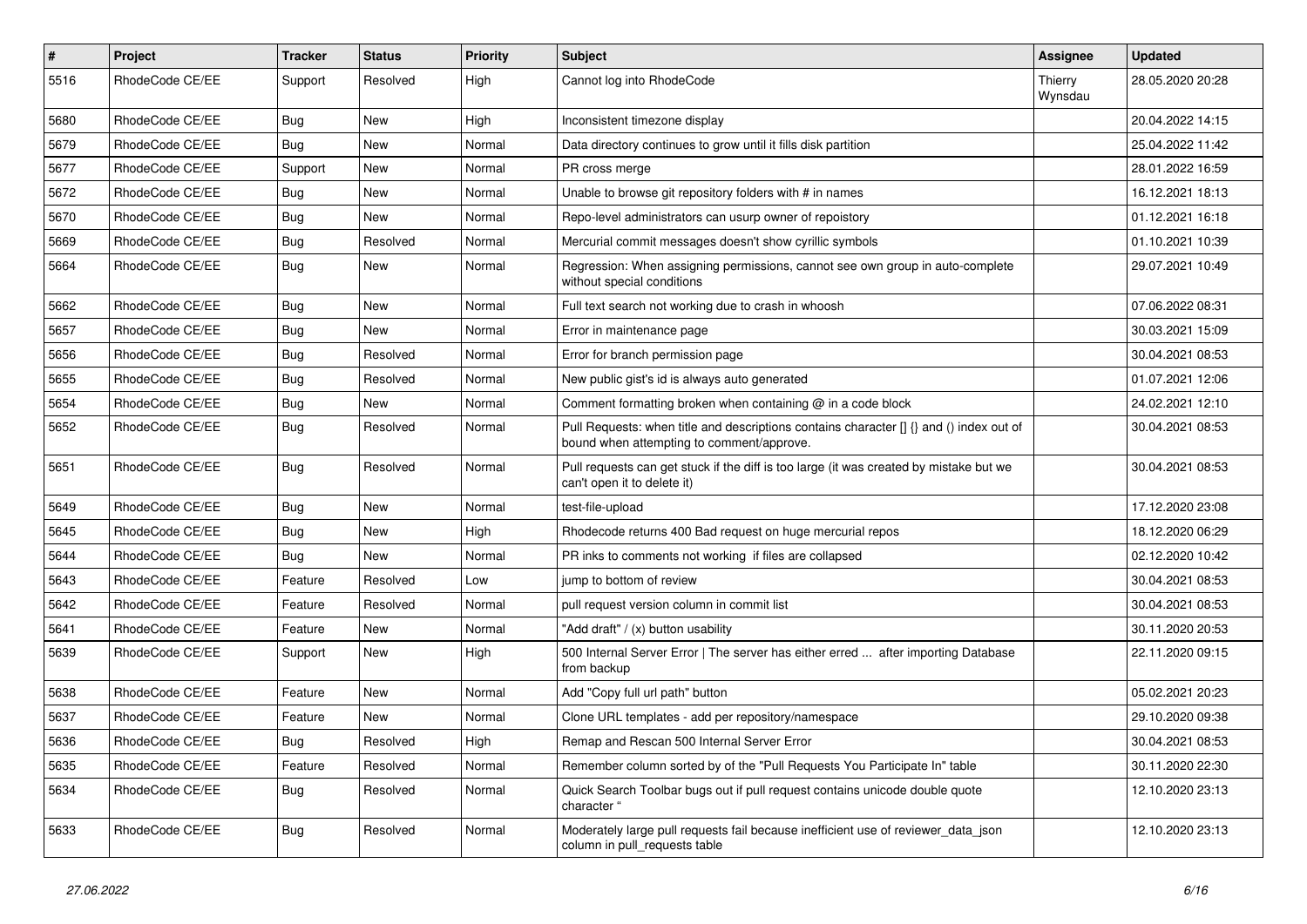| $\pmb{\#}$ | Project         | <b>Tracker</b> | <b>Status</b> | <b>Priority</b> | <b>Subject</b>                                                                                           | Assignee | <b>Updated</b>   |
|------------|-----------------|----------------|---------------|-----------------|----------------------------------------------------------------------------------------------------------|----------|------------------|
| 5632       | RhodeCode CE/EE | Bug            | New           | Normal          | Missing Parent Folder for Personal Repo lacks proper handling                                            |          | 03.08.2020 07:56 |
| 5631       | RhodeCode CE/EE | Feature        | <b>New</b>    | Normal          | Change target of PR                                                                                      |          | 31.07.2020 17:05 |
| 5630       | RhodeCode CE/EE | Bug            | New           | Normal          | Inline comments do not follow the line of code                                                           |          | 21.07.2020 11:25 |
| 5629       | RhodeCode CE/EE | Bug            | New           | Normal          | Diff truncated on small files                                                                            |          | 21.07.2020 08:58 |
| 5628       | Documentation   | Bug            | <b>New</b>    | Normal          | Problems with SSH Connection docs                                                                        |          | 06.05.2022 21:14 |
| 5627       | Documentation   | Bug            | New           | Normal          | Immediate re-run of rhodecode-index throws warnings on some repos (and suggests<br>rebuild from scratch) |          | 02.07.2020 19:41 |
| 5626       | RhodeCode CE/EE | Bug            | <b>New</b>    | Normal          | Whoosh full-text indexing is fully indexing all repos, not recognizing forks                             |          | 02.07.2020 19:24 |
| 5625       | Documentation   | <b>Bug</b>     | New           | Normal          | Feedback on RhodeCode Full-text search docs                                                              |          | 02.07.2020 19:22 |
| 5624       | RhodeCode CE/EE | Bug            | <b>New</b>    | Normal          | Timeout when trying to test SMTP email configuration                                                     |          | 01.07.2020 20:01 |
| 5623       | RhodeCode CE/EE | Bug            | Resolved      | Normal          | Credentials for remote repository URL leaking in Repository Header                                       |          | 22.07.2020 00:47 |
| 5622       | RhodeCode CE/EE | <b>Bug</b>     | Resolved      | High            | Upgrade from 4.18.3 to 4.19.3 broke all PRs                                                              |          | 28.07.2020 16:44 |
| 5621       | RhodeCode CE/EE | Bug            | Resolved      | Urgent          | LDAP + User Groups authentication plugin not working after upgrade to 4.19.x                             |          | 15.06.2020 17:56 |
| 5620       | RhodeCode CE/EE | Bug            | Resolved      | Normal          | Regression of mail rendering in Thunderbird                                                              |          | 15.06.2020 16:45 |
| 5619       | RhodeCode CE/EE | Bug            | Resolved      | Normal          | Setting Landing Commit to SVN Trunk results in Files tab hitting a 404                                   |          | 04.06.2020 23:51 |
| 5618       | RhodeCode CE/EE | Support        | New           | Normal          | Getting HTTP 502 Bad Gateway when trying to push (or clone) on a slow network                            |          | 27.05.2020 21:56 |
| 5617       | RhodeCode CE/EE | Feature        | New           | Normal          | Allow PRs to non-head bookmarks                                                                          |          | 20.05.2020 12:25 |
| 5614       | RhodeCode CE/EE | Feature        | Resolved      | Normal          | Show context function name in hg diffs                                                                   |          | 23.04.2020 13:43 |
| 5613       | RhodeCode CE/EE | Feature        | New           | Low             | Feature Request: Issue tracker link in new tab/window                                                    |          | 03.10.2021 23:25 |
| 5612       | RhodeCode CE/EE | Bug            | New           | Low             | CPU cores getting maxed out by VCSServer on Repository Size request                                      |          | 03.10.2021 23:25 |
| 5611       | RhodeCode CE/EE | Feature        | Resolved      | Normal          | Add information "is the pull request up to date?" in the PR page                                         |          | 03.10.2021 23:24 |
| 5609       | RhodeCode CE/EE | Support        | Resolved      | Normal          | Change git diff algorithm                                                                                |          | 31.03.2020 22:08 |
| 5605       | RhodeCode CE/EE | Bug            | Resolved      | Normal          | Cannot set subversion compatibility to 1.10                                                              |          | 30.03.2020 17:27 |
| 5603       | RhodeCode CE/EE | Feature        | Resolved      | Normal          | Code search - highlight matching search terms                                                            |          | 30.03.2020 11:16 |
| 5601       | RhodeCode CE/EE | Feature        | Resolved      | Normal          | Default navigation should be by branch name not commit id                                                |          | 04.06.2020 23:51 |
| 5600       | RhodeCode CE/EE | Feature        | <b>New</b>    | Normal          | Change default repository landing page                                                                   |          | 27.01.2021 01:04 |
| 5598       | Documentation   | Bug            | <b>New</b>    | Low             | Typo in force delete command                                                                             |          | 19.03.2020 20:10 |
| 5596       | RhodeCode CE/EE | Bug            | Resolved      | Normal          | Pull Request duplicated after description edit                                                           |          | 14.04.2020 13:28 |
| 5595       | RhodeCode CE/EE | Feature        | New           | Normal          | Group code review mail notification                                                                      |          | 03.03.2020 10:17 |
| 5594       | RhodeCode CE/EE | Bug            | Resolved      | Normal          | Credentials in Repository Settings for Pull requests are exposed                                         |          | 28.05.2020 20:25 |
| 5593       | RhodeCode CE/EE | Support        | New           | Normal          | SSH connections                                                                                          |          | 17.02.2020 16:18 |
| 5591       | Documentation   | Support        | New           | Normal          | documentation typo                                                                                       |          | 04.02.2020 19:43 |
| 5590       | RhodeCode CE/EE | <b>Bug</b>     | New           | Normal          | Pull Request creation takes 2 minutes                                                                    |          | 28.05.2020 20:48 |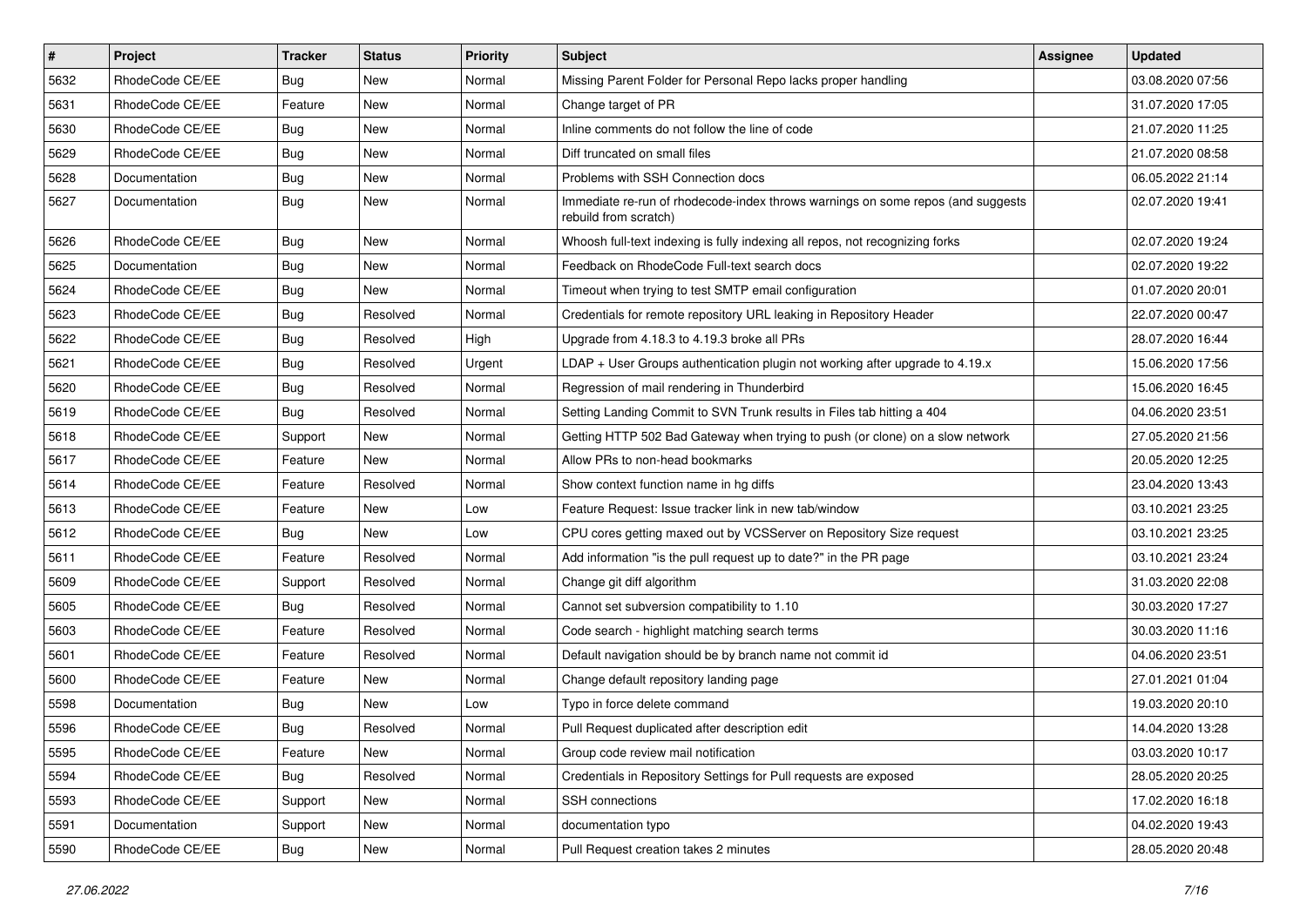| $\pmb{\#}$ | <b>Project</b>    | <b>Tracker</b> | <b>Status</b> | <b>Priority</b> | <b>Subject</b>                                                                                                                    | Assignee | <b>Updated</b>   |
|------------|-------------------|----------------|---------------|-----------------|-----------------------------------------------------------------------------------------------------------------------------------|----------|------------------|
| 5588       | RhodeCode CE/EE   | <b>Bug</b>     | New           | Normal          | wrong rendering of issue tracker pattern                                                                                          |          | 29.01.2020 11:24 |
| 5586       | RhodeCode CE/EE   | Feature        | <b>New</b>    | Normal          | @mention should be a link                                                                                                         |          | 29.01.2020 11:46 |
| 5585       | RhodeCode CE/EE   | Feature        | Resolved      | Normal          | Minimize downtime on rccontrol upgrade                                                                                            |          | 27.03.2020 09:45 |
| 5584       | RhodeCode CE/EE   | Feature        | New           | Normal          | "update pull request link" message on vcs client                                                                                  |          | 23.01.2020 10:32 |
| 5583       | RhodeCode CE/EE   | Feature        | Resolved      | Normal          | rcextensions hook for pull request comment                                                                                        |          | 23.04.2020 13:42 |
| 5582       | RhodeCode Control | Feature        | New           | Normal          | Add the version number of a PR in the HTTP API                                                                                    |          | 15.01.2020 10:45 |
| 5575       | RhodeCode CE/EE   | Bug            | Resolved      | Low             | Filtering username containing '-' does not work in Admin audit log panel                                                          |          | 20.01.2020 10:04 |
| 5574       | RhodeCode CE/EE   | Feature        | Resolved      | Normal          | hg: Information for external hooks                                                                                                |          | 30.07.2020 15:40 |
| 5573       | RhodeCode CE/EE   | Bug            | Resolved      | Normal          | Wrong notification Base Url for Email-Integrations                                                                                |          | 16.01.2020 08:53 |
| 5571       | RhodeCode CE/EE   | Bug            | Resolved      | Normal          | redmine does not work with firefox any more                                                                                       |          | 25.10.2019 12:38 |
| 5570       | RhodeCode CE/EE   | <b>Bug</b>     | <b>New</b>    | Normal          | Remap repositories always fail in RhodeCode community                                                                             |          | 04.10.2019 14:50 |
| 5569       | RhodeCode CE/EE   | Bug            | Resolved      | Normal          | SshWrapper error                                                                                                                  |          | 21.01.2020 02:02 |
| 5567       | RhodeCode CE/EE   | Bug            | Resolved      | High            | Error after PR was updated                                                                                                        |          | 20.01.2020 10:04 |
| 5561       | RhodeCode CE/EE   | Bug            | Resolved      | Normal          | PR diff doesn't update when target changes                                                                                        |          | 21.05.2020 11:53 |
| 5560       | RhodeCode CE/EE   | Bug            | Resolved      | High            | Check all permission API function to flush caches for auth_perms                                                                  |          | 08.06.2021 23:56 |
| 5559       | RhodeCode CE/EE   | <b>Bug</b>     | New           | Normal          | Timezone handling issue on repos list                                                                                             |          | 07.07.2019 22:19 |
| 5558       | RhodeCode CE/EE   | Bug            | Resolved      | Low             | Commit compare window covers text                                                                                                 |          | 08.07.2019 18:12 |
| 5557       | RhodeCode CE/EE   | Bug            | Resolved      | Normal          | Consider removing slashes from the RSS feed names                                                                                 |          | 31.10.2019 19:54 |
| 5556       | RhodeCode CE/EE   | Bug            | New           | Normal          | After upgrade RhodeCode Enterprise, pull request via API adds repo owner as<br>default reviewer                                   |          | 01.01.2020 13:09 |
| 5555       | RhodeCode CE/EE   | Bug            | Resolved      | Normal          | Making Repository Public does not update the Default User Permissions                                                             |          | 28.05.2020 20:26 |
| 5554       | RhodeCode CE/EE   | Support        | Resolved      | Normal          | How to increase number of commits shown in pagination on dashboard and<br>changelog                                               |          | 21.01.2020 02:08 |
| 5552       | RhodeCode CE/EE   | Feature        | New           | High            | PR dependency across repos                                                                                                        |          | 22.06.2019 01:15 |
| 5551       | Documentation     | Bug            | New           | Normal          | Mention LargeFile and LFS in the Backup page                                                                                      |          | 21.04.2019 20:58 |
| 5550       | RhodeCode CE/EE   | Bug            | <b>New</b>    | Normal          | 500 Internal Server Error   The server has either erred or is incapable of performing<br>the requested operation.                 |          | 18.04.2019 17:12 |
| 5547       | RhodeCode CE/EE   | Bug            | New           | Normal          | UI not consistent between Firefox and Chrome                                                                                      |          | 01.03.2019 23:35 |
| 5546       | RhodeCode CE/EE   | Support        | Resolved      | Normal          | experiments with mercurial 4.9                                                                                                    |          | 26.03.2019 09:23 |
| 5545       | RhodeCode CE/EE   | Bug            | New           | Normal          | Merge commit to contain the username/reponame of the origin                                                                       |          | 28.02.2019 13:46 |
| 5544       | RhodeCode CE/EE   | Support        | Resolved      | Normal          | Use of authentication token with LDAP account results in account lockout when max<br>bad password attempts are configured in LDAP |          | 27.02.2019 10:09 |
| 5543       | RhodeCode CE/EE   | Feature        | New           | Normal          | Repo API should have equivalent get_repo_audit_logs() to User API call<br>get_user_audit_logs()                                   |          | 26.02.2019 12:22 |
| 5541       | RhodeCode CE/EE   | Support        | New           | Normal          | <b>SVN Settings: Repository Patterns</b>                                                                                          |          | 16.12.2019 15:35 |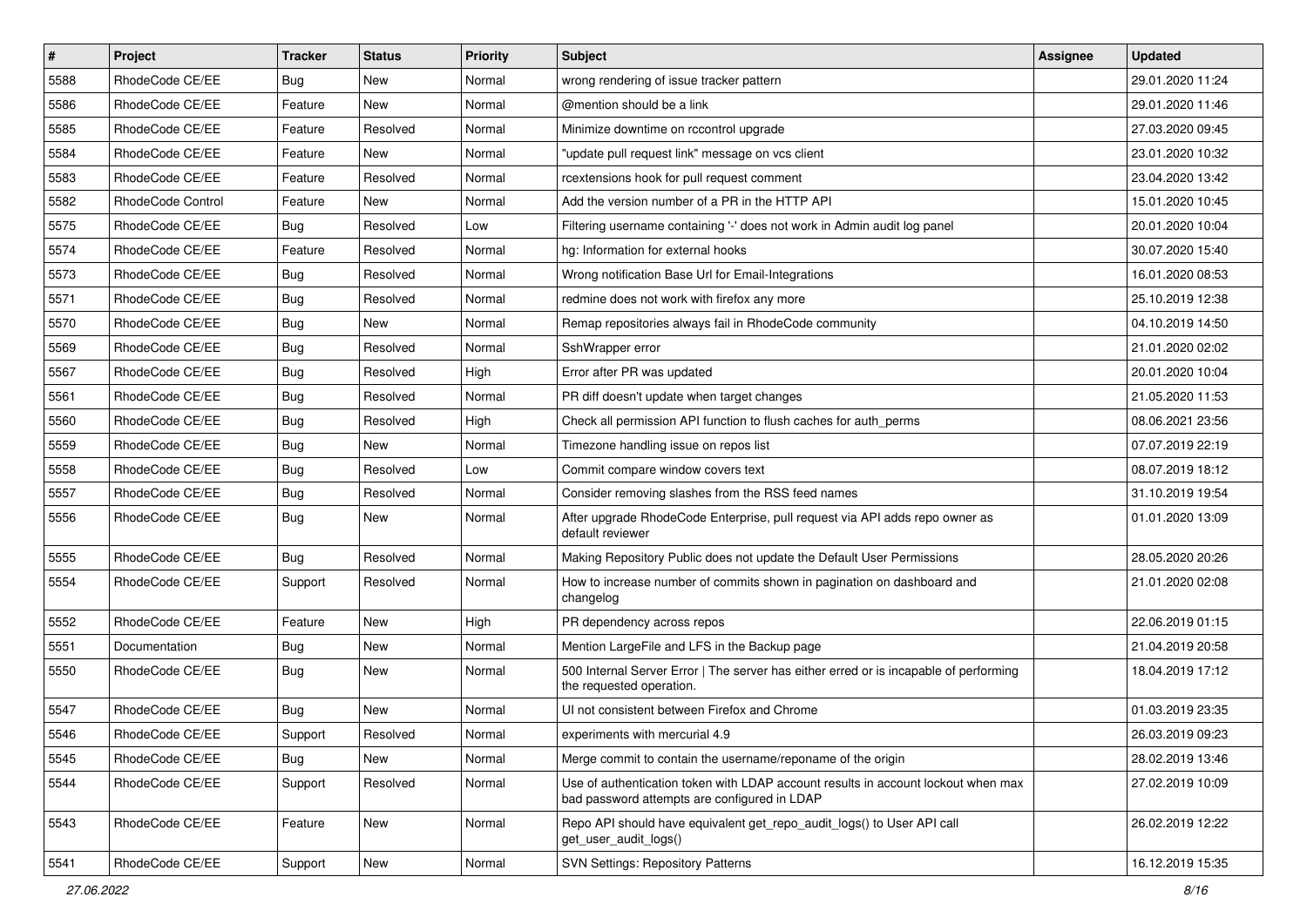| $\pmb{\#}$ | Project           | <b>Tracker</b> | <b>Status</b> | <b>Priority</b> | <b>Subject</b>                                                                           | <b>Assignee</b> | <b>Updated</b>   |
|------------|-------------------|----------------|---------------|-----------------|------------------------------------------------------------------------------------------|-----------------|------------------|
| 5540       | RhodeCode CE/EE   | <b>Bug</b>     | New           | Normal          | Rhode Code 4.15.2 VCS Caching(?) behaviour                                               |                 | 25.02.2019 17:01 |
| 5538       | RhodeCode CE/EE   | Bug            | <b>New</b>    | Normal          | internal server error (UnicodeDecodeError) during rhodecode-index request                |                 | 20.02.2019 14:43 |
| 5537       | RhodeCode CE/EE   | Task           | Resolved      | Normal          | Add owner to create_pull_request API                                                     |                 | 28.02.2019 13:52 |
| 5536       | RhodeCode CE/EE   | Feature        | Resolved      | Low             | Ability to disable server-side SSH key generation                                        |                 | 28.02.2019 13:52 |
| 5535       | RhodeCode Control | Bug            | <b>New</b>    | Normal          | improper rollback on upgrade failure                                                     |                 | 09.02.2019 21:12 |
| 5534       | RhodeCode Control | Feature        | <b>New</b>    | Normal          | extract/preload subcommand                                                               |                 | 14.02.2019 14:45 |
| 5533       | RhodeCode Control | Feature        | In Progress   | Normal          | Support busybox tar                                                                      |                 | 09.02.2019 22:09 |
| 5531       | RhodeCode Tools   | <b>Bug</b>     | New           | Normal          | rhodecode-index: default cli opts overwrite given mapping file                           |                 | 17.07.2020 17:36 |
| 5530       | RhodeCode CE/EE   | Bug            | Resolved      | Normal          | Email integration has incorrect url                                                      |                 | 09.02.2019 10:33 |
| 5529       | Documentation     | Support        | New           | Normal          | Documentation does not detail watched repositories                                       |                 | 07.02.2019 00:16 |
| 5528       | RhodeCode CE/EE   | Bug            | Resolved      | High            | Empty Unicode file causes the PR to return HTTP 500                                      |                 | 28.02.2019 13:52 |
| 5527       | RhodeCode CE/EE   | Support        | New           | Normal          | API: expose human readable failure reason                                                |                 | 30.01.2019 17:43 |
| 5524       | RhodeCode CE/EE   | Bug            | New           | High            | Cannot log into RhodeCode anymore                                                        |                 | 15.01.2019 17:08 |
| 5522       | RhodeCode CE/EE   | Bug            | Resolved      | Low             | vcsserver fails when url contains extra "/"                                              |                 | 28.02.2019 13:52 |
| 5521       | RhodeCode CE/EE   | Bug            | Resolved      | Normal          | Proxing SVN http requests does not work when using prefix for rhodecode.                 |                 | 28.02.2019 13:52 |
| 5520       | RhodeCode CE/EE   | Feature        | Resolved      | Normal          | Show the head commits shas when the merge is prevented due to multiple heads             |                 | 28.02.2019 13:52 |
| 5519       | RhodeCode CE/EE   | Bug            | New           | High            | User unable to fork the repo despite setting Repository Forking to Disabled              |                 | 11.12.2018 22:21 |
| 5518       | RhodeCode CE/EE   | Bug            | Resolved      | Normal          | Zero-sized files in /rhodecode/config/rcextensions/examples                              |                 | 21.01.2020 02:18 |
| 5517       | RhodeCode CE/EE   | <b>Bug</b>     | Resolved      | Urgent          | Problem with upgrading to Community-4.15                                                 |                 | 11.12.2018 06:32 |
| 5515       | RhodeCode CE/EE   | Bug            | Resolved      | Normal          | PR default reviewer is incorrect                                                         |                 | 28.02.2019 13:52 |
| 5513       | RhodeCode CE/EE   | Bug            | Resolved      | High            | Gist: GitHub flavoured markdown gist creation fails                                      |                 | 07.07.2019 22:21 |
| 5512       | RhodeCode CE/EE   | Bug            | New           | Normal          | Show commit phase in summary view                                                        |                 | 09.11.2018 21:37 |
| 5511       | RhodeCode CE/EE   | Feature        | <b>New</b>    | Normal          | New feature to synchronize the fork with the remote repo from the summary page           |                 | 13.11.2018 01:23 |
| 5510       | RhodeCode CE/EE   | Bug            | New           | High            | AssertionError: unexpected parameters: user_agent & hook_type                            |                 | 31.07.2021 11:14 |
| 5509       | RhodeCode CE/EE   | Bug            | New           | Normal          | Remove `!important attributes` from UI elements                                          |                 | 07.12.2018 07:40 |
| 5507       | RhodeCode CE/EE   | Bug            | Resolved      | Normal          | Markdown rendering needs improvement                                                     |                 | 15.08.2019 15:40 |
| 5506       | RhodeCode CE/EE   | <b>Bug</b>     | New           | Normal          | Web UI fonts are not looking good and is difficult to read for people with low vision    |                 | 26.10.2018 09:38 |
| 5505       | RhodeCode CE/EE   | <b>Bug</b>     | Resolved      | Normal          | Notification emails from RhodeCode is garbled in Outlook 2016 web client                 |                 | 07.12.2018 09:49 |
| 5504       | RhodeCode CE/EE   | Feature        | New           | Normal          | Buttons to copy commit hash and to expand the commit message in the repo<br>summary view |                 | 26.10.2018 00:59 |
| 5503       | RhodeCode CE/EE   | Support        | New           | Normal          | failed to upgrade to 4.13.3                                                              |                 | 06.11.2018 18:28 |
| 5502       | RhodeCode CE/EE   | Bug            | Resolved      | High            | 500 error when using multiple custom branch permissions                                  |                 | 07.12.2018 09:49 |
| 5501       | RhodeCode Control | <b>Bug</b>     | New           | Normal          | rccontrol throwing rccontrol.lib.exceptions.SupervisorFailedToStart                      |                 | 19.05.2022 19:32 |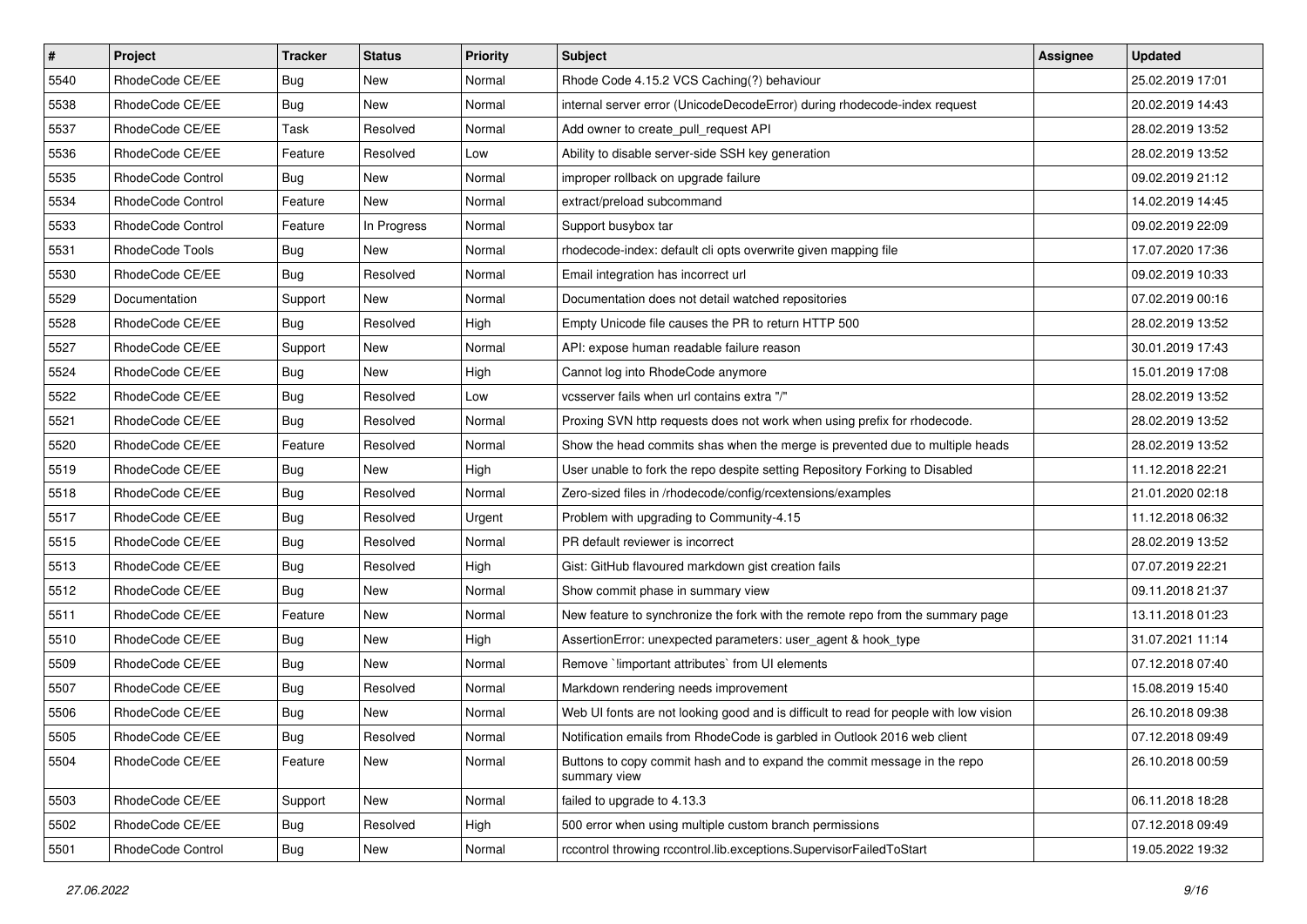| $\vert$ # | Project         | <b>Tracker</b> | <b>Status</b> | <b>Priority</b> | <b>Subject</b>                                                                                                                                                                       | <b>Assignee</b> | <b>Updated</b>   |
|-----------|-----------------|----------------|---------------|-----------------|--------------------------------------------------------------------------------------------------------------------------------------------------------------------------------------|-----------------|------------------|
| 5500      | RhodeCode CE/EE | Bug            | New           | Normal          | How to enable/set "RC_SKIP_HOOKS" to disable svn hooks?                                                                                                                              |                 | 02.10.2018 07:45 |
| 5499      | RhodeCode CE/EE | Support        | New           | Normal          | ERROR [celery.worker.consumer.consumer] consumer: Cannot connect                                                                                                                     |                 | 11.09.2018 08:39 |
| 5497      | RhodeCode CE/EE | Support        | New           | Normal          | hg push hangs                                                                                                                                                                        |                 | 30.08.2018 22:15 |
| 5496      | RhodeCode CE/EE | Support        | New           | Normal          | database migration 4.11.6 mysql to 4.12.4 postgres                                                                                                                                   |                 | 27.08.2018 21:17 |
| 5495      | RhodeCode CE/EE | Support        | <b>New</b>    | Normal          | Idap to crowd users_groups sync source                                                                                                                                               |                 | 10.09.2018 22:09 |
| 5494      | RhodeCode CE/EE | Bug            | New           | Normal          | rccontrol's python package management causes slow VCS SSH                                                                                                                            |                 | 02.04.2019 11:56 |
| 5492      | RhodeCode CE/EE | <b>Bug</b>     | New           | Normal          | VCSServer + SVN 1.10                                                                                                                                                                 |                 | 26.07.2018 15:01 |
| 5491      | RhodeCode CE/EE | Support        | New           | Urgent          | Upgrade RhodeCode Community + VCSSERVER from 4.10.4 to 4.12.4, pull request<br>stop working with reviewers                                                                           |                 | 30.08.2018 09:47 |
| 5490      | RhodeCode CE/EE | Bug            | Resolved      | Normal          | Changes to repo group permissions via API are not audit logged                                                                                                                       |                 | 28.02.2019 13:52 |
| 5489      | RhodeCode CE/EE | Bug            | Resolved      | High            | grant_user_permission_to_repo_group API call fails to set permissions on child<br>repos                                                                                              |                 | 11.07.2018 09:57 |
| 5484      | RhodeCode CE/EE | Support        | <b>New</b>    | Normal          | Setting up ssh, remote hg not found                                                                                                                                                  |                 | 06.07.2018 23:41 |
| 5482      | RhodeCode CE/EE | Bug            | Resolved      | Normal          | Changing a repo's 'Remote pull uri' in its Settings fails with 'No repo type specified'                                                                                              |                 | 31.10.2018 08:37 |
| 5475      | RhodeCode CE/EE | <b>Bug</b>     | <b>New</b>    | Normal          | Unable to locate user in OpenLDAP directory via Idaps                                                                                                                                |                 | 08.06.2018 20:06 |
| 5471      | RhodeCode CE/EE | Bug            | New           | Normal          | Webhook integration failing: need more than 3 values to unpack                                                                                                                       |                 | 01.06.2018 02:26 |
| 5469      | RhodeCode CE/EE | Feature        | Resolved      | Normal          | elastisearch > 2.x not supported?                                                                                                                                                    |                 | 21.01.2020 02:19 |
| 5468      | RhodeCode CE/EE | Support        | <b>New</b>    | Normal          | Check logic for updating last commit for repository groups                                                                                                                           |                 | 30.08.2018 09:47 |
| 5462      | RhodeCode CE/EE | Bug            | New           | Normal          | create_repo api fails with celery enabled                                                                                                                                            |                 | 10.07.2018 17:49 |
| 5461      | RhodeCode CE/EE | <b>Bug</b>     | Resolved      | Normal          | Changes to user group permissions via API are not audit logged                                                                                                                       |                 | 30.08.2018 09:47 |
| 5460      | RhodeCode CE/EE | Bug            | New           | Low             | Repo creation stuck when remote clone returns partial http code 500                                                                                                                  |                 | 06.07.2018 19:14 |
| 5457      | RhodeCode CE/EE | <b>Bug</b>     | Resolved      | Normal          | Internal server error on full-text search settings page with Elasticsearch                                                                                                           |                 | 16.04.2018 09:08 |
| 5450      | RhodeCode Tools | <b>Bug</b>     | New           | Normal          | rhodecode-api get_license_info no longer works                                                                                                                                       |                 | 17.07.2018 15:01 |
| 5444      | RhodeCode CE/EE | Bug            | Resolved      | Normal          | Error while creating a pull request on a Mercurial repository                                                                                                                        |                 | 17.04.2018 22:29 |
| 5439      | Documentation   | <b>Bug</b>     | New           | Low             | JIRA Integration description: Wrong sample link                                                                                                                                      |                 | 14.02.2018 14:25 |
| 5436      | RhodeCode CE/EE | Bug            | Resolved      | High            | Unable To Open Pull Request in 4.11.2                                                                                                                                                |                 | 14.02.2018 11:14 |
| 5434      | RhodeCode CE/EE | <b>Bug</b>     | Resolved      | Immediate       | Locale problem                                                                                                                                                                       |                 | 01.10.2021 09:51 |
| 5433      | RhodeCode CE/EE | Bug            | Resolved      | High            | RhodeCode Community 4.11 doesn't handle HG largefiles extension                                                                                                                      |                 | 01.02.2018 20:08 |
| 5423      | Documentation   | Support        | Resolved      | Normal          | API-Documentation for Method "create repo group" faulty                                                                                                                              |                 | 22.01.2018 16:23 |
| 5414      | RhodeCode CE/EE | Bug            | New           | High            | When Opening New Pull Request, Target Revision Default Is Undesireable                                                                                                               |                 | 11.04.2018 23:20 |
| 5412      | RhodeCode CE/EE | Bug            | Resolved      | Normal          | Webhook for "pullrequest commented" event returns incomplete data                                                                                                                    |                 | 27.02.2018 18:00 |
| 5410      | RhodeCode CE/EE | Bug            | New           | Normal          | After converting to CE, we get the following error when trying to view some repos in<br>the UI: "UnicodeDecodeError: 'ascii' codec can't decode byte" (full error in<br>Description) |                 | 25.01.2018 20:45 |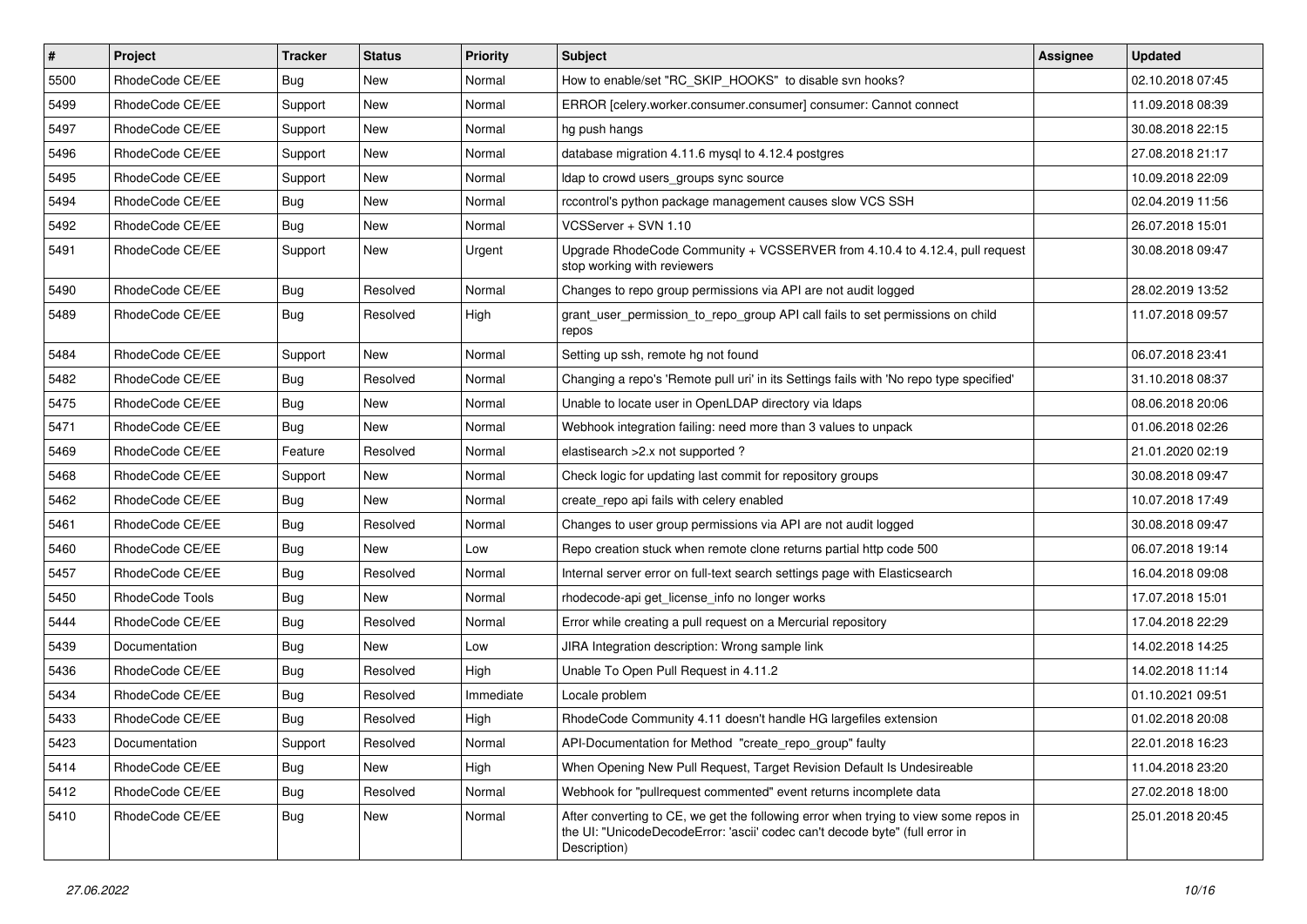| $\vert$ # | Project              | Tracker    | <b>Status</b> | <b>Priority</b> | <b>Subject</b>                                                                    | <b>Assignee</b> | <b>Updated</b>   |
|-----------|----------------------|------------|---------------|-----------------|-----------------------------------------------------------------------------------|-----------------|------------------|
| 5408      | Documentation        | Task       | Resolved      | Low             | Upate nginx documentation for non standard SSL port                               |                 | 12.07.2018 23:21 |
| 5406      | RhodeCode CE/EE      | <b>Bug</b> | New           | Normal          | <b>Installer Fails</b>                                                            |                 | 01.12.2017 11:52 |
| 5405      | RhodeCode CE/EE      | Bug        | New           | Normal          | Add repository from UI leads to HTTP/404                                          |                 | 28.11.2017 11:39 |
| 5404      | RhodeCode CE/EE      | Task       | New           | Normal          | Add an option to detach review rules when deleting an user                        |                 | 22.11.2017 11:23 |
| 5400      | RhodeCode CE/EE      | Task       | New           | Normal          | User group - subgroup support                                                     |                 | 06.11.2017 22:00 |
| 5399      | RhodeCode CE/EE      | Bug        | In Progress   | High            | Issues with Git LFS integration                                                   |                 | 07.07.2019 22:21 |
| 5396      | RhodeCode CE/EE      | Feature    | Resolved      | Normal          | Merge state with shadow repo should be created during pull request                |                 | 12.10.2017 21:57 |
| 5395      | RhodeCode CE/EE      | Support    | Resolved      | Normal          | Svn protocols and performance                                                     |                 | 04.04.2019 18:08 |
| 5394      | RhodeCode CE/EE      | Support    | New           | Normal          | SVN to Git / Mercurial Migration                                                  |                 | 03.10.2017 09:29 |
| 5391      | RhodeCode CE/EE      | Task       | Resolved      | High            | Secure Email change                                                               |                 | 17.04.2018 21:50 |
| 5381      | RhodeCode CE/EE      | <b>Bug</b> | Resolved      | Normal          | Email integration changeset links invalid                                         |                 | 06.09.2017 12:29 |
| 5380      | RhodeCode CE/EE      | <b>Bug</b> | Resolved      | Normal          | repo commits pageintion error                                                     |                 | 06.09.2017 19:16 |
| 5379      | RhodeCode CE/EE      | Bug        | Resolved      | Normal          | Journal RSS feed errors                                                           |                 | 01.09.2017 16:40 |
| 5376      | RhodeCode CE/EE      | <b>Bug</b> | Resolved      | Normal          | error: pretxnchangegroup.acl hook failed: acl: user "" denied on branch "default" |                 | 16.08.2017 19:45 |
| 5375      | RhodeCode CE/EE      | Support    | Resolved      | Normal          | How do I configure "Go to" to just search repository names?                       |                 | 16.08.2017 18:00 |
| 5371      | RhodeCode CE/EE      | Bug        | New           | Normal          | Comment times in Pull Requests are off by 1 day                                   |                 | 10.04.2018 15:11 |
| 5348      | Documentation        | <b>Bug</b> | New           | Normal          | Uninstall documentaion missing some steps                                         |                 | 06.07.2017 10:25 |
| 5347      | Documentation        | <b>Bug</b> | <b>New</b>    | Normal          | Post Install steps should include Apache or Nginx setup.                          |                 | 06.07.2017 10:23 |
| 5343      | RhodeCode CE/EE      | Task       | Resolved      | Normal          | SSH key management and SSH support                                                |                 | 18.08.2017 23:50 |
| 5342      | RhodeCode Appenlight | Bug        | New           | Low             | Broken link [Applications Modify application]                                     |                 | 21.06.2017 21:21 |
| 5337      | RhodeCode CE/EE      | Bug        | Resolved      | Normal          | Possible memory leak after few Git Pull Requests                                  |                 | 08.08.2017 13:08 |
| 5321      | RhodeCode CE/EE      | Feature    | Resolved      | Normal          | Audit logs                                                                        |                 | 21.06.2017 12:49 |
| 5316      | RhodeCode CE/EE      | Feature    | In Progress   | Normal          | UI should provide checkout URL for a SVN path                                     |                 | 06.11.2017 21:59 |
| 5304      | RhodeCode CE/EE      | <b>Bug</b> | Resolved      | Normal          | Email template not correct                                                        |                 | 31.10.2018 08:36 |
| 5297      | RhodeCode CE/EE      | Bug        | Resolved      | Normal          | Locale fails on a SuSE system                                                     |                 | 31.10.2018 08:36 |
| 5289      | RhodeCode CE/EE      | Feature    | New           | High            | Ability to Upload/Replace a file using the UI                                     |                 | 22.09.2017 10:29 |
| 5278      | RhodeCode CE/EE      | Feature    | New           | Normal          | Require support for git repositories of the form git://                           |                 | 13.04.2017 15:20 |
| 5277      | RhodeCode CE/EE      | Bug        | Resolved      | Normal          | table id=user_list_table - Ajax error                                             |                 | 13.04.2017 01:04 |
| 5273      | RhodeCode CE/EE      | Feature    | New           | Normal          | Comment status                                                                    |                 | 07.04.2017 13:10 |
| 5272      | RhodeCode CE/EE      | Feature    | Resolved      | Normal          | Pull Request checklist                                                            |                 | 21.01.2020 02:09 |
| 5271      | RhodeCode CE/EE      | Feature    | New           | Normal          | Private comments                                                                  |                 | 07.04.2017 12:01 |
| 5269      | RhodeCode CE/EE      | Support    | New           | Normal          | Upgrade from RC EE 3.7.1 to RC EE 4.x                                             |                 | 29.06.2017 19:36 |
| 5266      | RhodeCode CE/EE      | <b>Bug</b> | Resolved      | Normal          | Validate if changes in target branches get's propagated on Pull request updates   |                 | 05.04.2017 18:10 |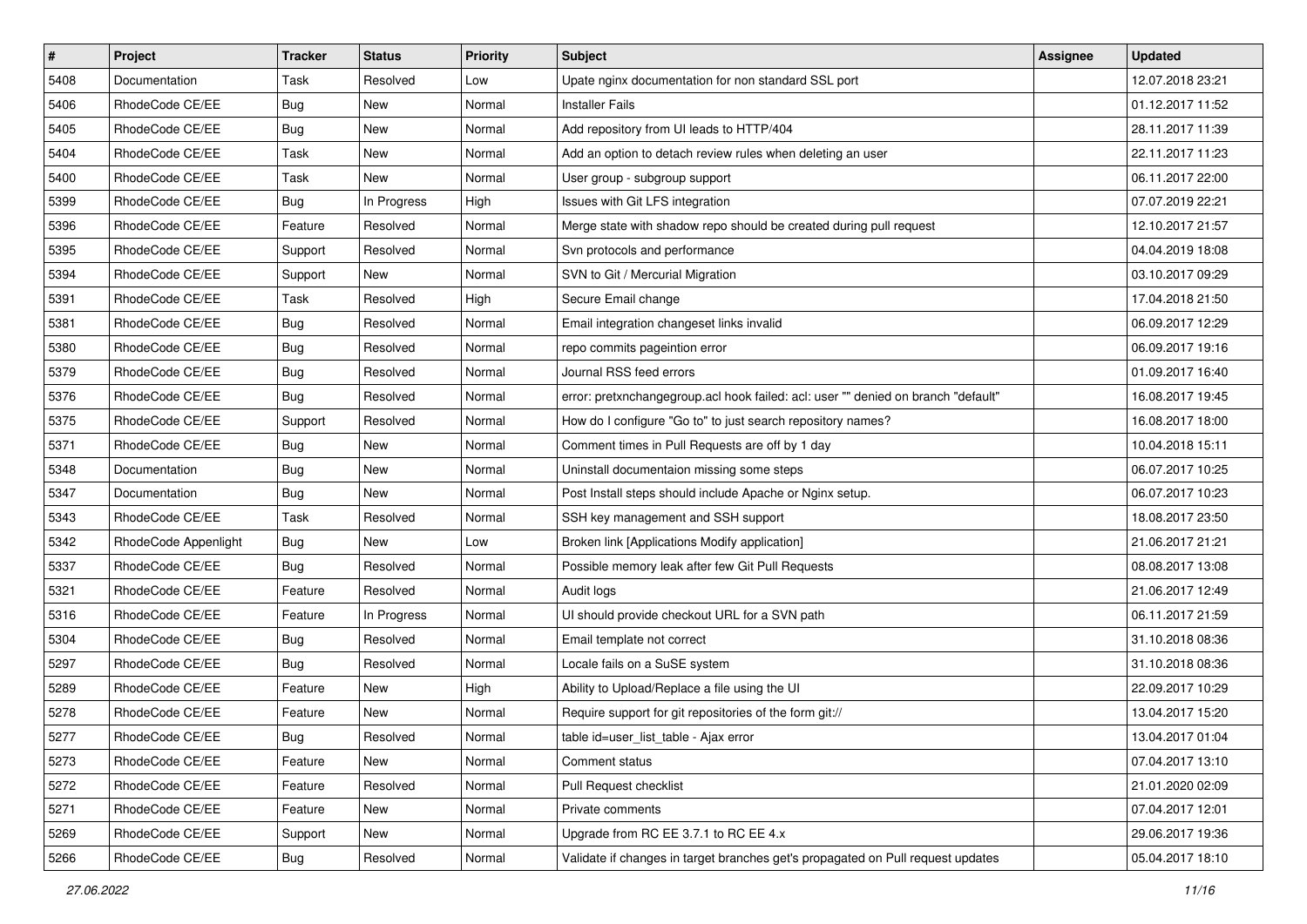| $\pmb{\#}$ | Project         | <b>Tracker</b> | <b>Status</b> | <b>Priority</b> | Subject                                                                                  | Assignee | <b>Updated</b>   |
|------------|-----------------|----------------|---------------|-----------------|------------------------------------------------------------------------------------------|----------|------------------|
| 5265       | RhodeCode CE/EE | Task           | Resolved      | Normal          | Enable phases support                                                                    |          | 11.05.2017 11:10 |
| 5259       | RhodeCode CE/EE | Bug            | Resolved      | Normal          | user-journal storage changes                                                             |          | 12.04.2017 00:04 |
| 5256       | RhodeCode CE/EE | Feature        | New           | Normal          | Last repository access time.                                                             |          | 23.03.2017 16:34 |
| 5255       | RhodeCode CE/EE | Support        | New           | Normal          | I can't access issues created by me from mail                                            |          | 04.04.2017 11:28 |
| 5248       | Documentation   | Bug            | <b>New</b>    | Normal          | Installation of rhodecode-tools                                                          |          | 16.03.2017 16:35 |
| 5237       | Documentation   | Support        | <b>New</b>    | Normal          | documentation for DR                                                                     |          | 06.03.2017 23:34 |
| 5235       | RhodeCode CE/EE | Task           | Resolved      | Normal          | relative image support                                                                   |          | 10.03.2017 23:37 |
| 5229       | RhodeCode CE/EE | Task           | Resolved      | Normal          | add support for https://clipboardjs.com/                                                 |          | 21.01.2020 02:19 |
| 5227       | RhodeCode CE/EE | Bug            | New           | Normal          | 400 during a svn checkout, file with special chars                                       |          | 23.02.2017 17:43 |
| 5225       | RhodeCode CE/EE | Task           | Resolved      | Normal          | add tag of author/contribitor to comments                                                |          | 11.05.2017 11:10 |
| 5221       | RhodeCode CE/EE | Task           | Resolved      | Normal          | Missing comment type in emails                                                           |          | 19.02.2017 21:46 |
| 5218       | RhodeCode CE/EE | Bug            | <b>New</b>    | Normal          | 500 when forking repository, when using special chars in password.                       |          | 19.02.2017 21:46 |
| 5213       | RhodeCode CE/EE | Bug            | Resolved      | Normal          | Fixing Apache Proxy timeout issues                                                       |          | 14.02.2017 09:44 |
| 5210       | RhodeCode CE/EE | <b>Bug</b>     | Resolved      | Normal          | webook problems                                                                          |          | 13.02.2017 19:43 |
| 5207       | RhodeCode CE/EE | Task           | Resolved      | Low             | Release 4.6.1                                                                            |          | 13.02.2017 18:04 |
| 5203       | RhodeCode CE/EE | Task           | Resolved      | Normal          | optimise large repos speed                                                               |          | 08.09.2017 16:10 |
| 5202       | RhodeCode CE/EE | Task           | Resolved      | Normal          | run git gc and git repack on GIT repos when we have a scheduler via celery in<br>pyramid |          | 04.12.2017 20:49 |
| 5201       | RhodeCode CE/EE | Task           | Resolved      | Normal          | API: implement describe-methods                                                          |          | 13.02.2017 15:57 |
| 5200       | RhodeCode CE/EE | Task           | <b>New</b>    | Normal          | investigate search improvements                                                          |          | 16.12.2019 16:04 |
| 5198       | RhodeCode CE/EE | Task           | Resolved      | Normal          | remove pyro4 from enterprise                                                             |          | 07.02.2017 19:28 |
| 5187       | RhodeCode CE/EE | Feature        | Resolved      | Normal          | changelog dynamic loading of commits                                                     |          | 12.06.2018 12:31 |
| 5184       | RhodeCode CE/EE | Task           | Resolved      | Normal          | bump pyramid to 1.7.X                                                                    |          | 06.02.2017 21:50 |
| 5164       | RhodeCode CE/EE | Bug            | Resolved      | Normal          | non-web calls are leaking session objects                                                |          | 13.01.2017 01:30 |
| 5153       | Documentation   | Bug            | Resolved      | Normal          | Documentation: /tmp permissions                                                          |          | 04.01.2017 13:02 |
| 4678       | RhodeCode CE/EE | Task           | Resolved      | Normal          | Release 4.5.2                                                                            |          | 19.12.2016 17:32 |
| 4677       | RhodeCode CE/EE | Support        | Resolved      | High            | API get_repo_refs not working?                                                           |          | 19.12.2016 11:46 |
| 4676       | RhodeCode CE/EE | <b>Bug</b>     | Resolved      | Normal          | Some admin passwords can make installation fail                                          |          | 16.12.2016 16:16 |
| 4675       | RhodeCode CE/EE | <b>Bug</b>     | Resolved      | Normal          | Disk free inodes are displayed incorrectly                                               |          | 13.12.2016 22:41 |
| 4669       | RhodeCode CE/EE | Task           | New           | Normal          | disable pytest sugar on nix-build                                                        |          | 01.12.2016 12:52 |
| 4666       | RhodeCode CE/EE | Task           | Resolved      | Normal          | Bump git and mercurial to latest versions                                                |          | 02.12.2016 19:01 |
| 4312       | RhodeCode CE/EE | Task           | New           | Normal          | Storage location changes                                                                 |          | 11.07.2017 13:31 |
| 4306       | RhodeCode CE/EE | <b>Bug</b>     | Resolved      | Normal          | Issue to push file with character # on a SVN                                             |          | 03.04.2017 16:44 |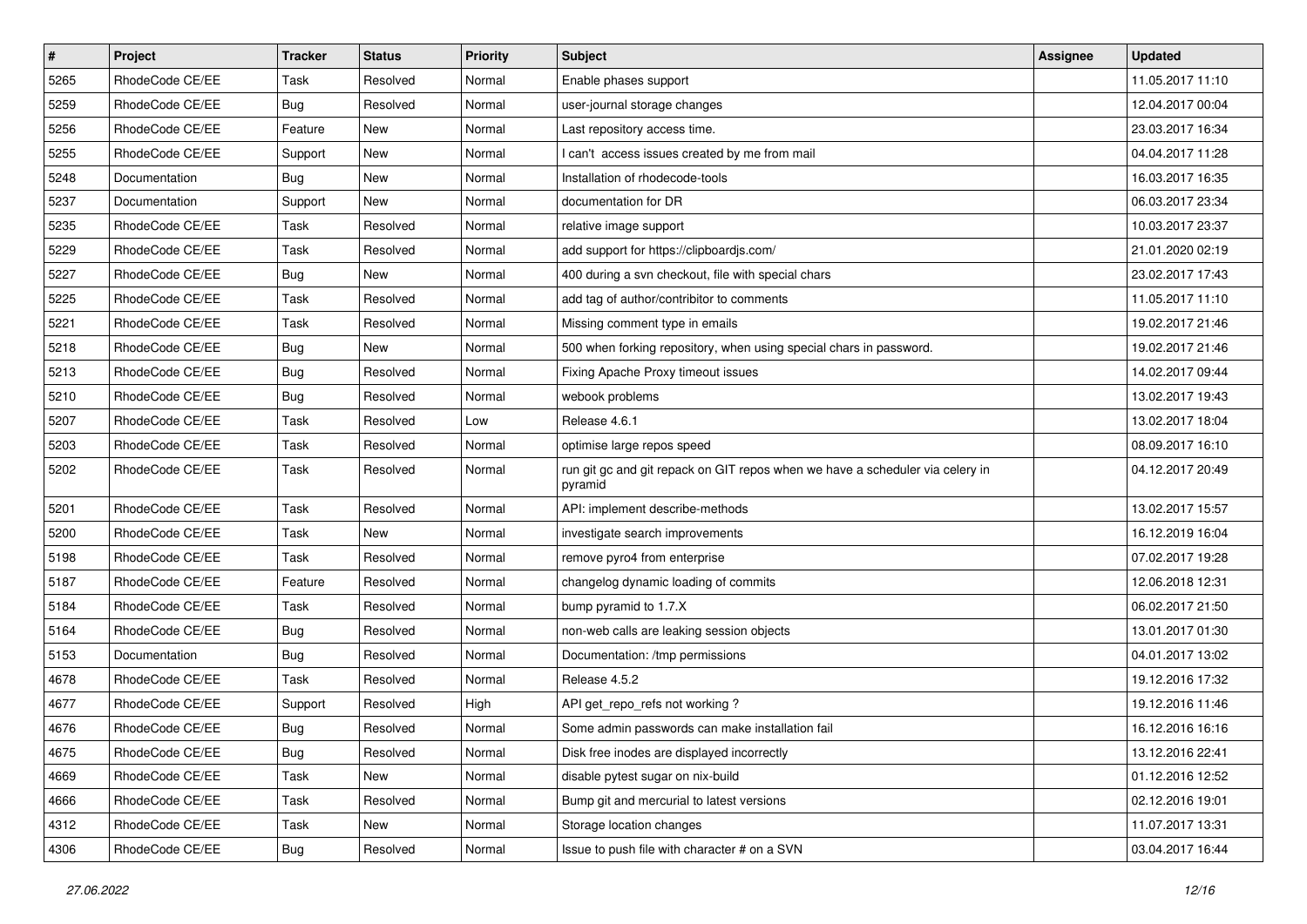| $\pmb{\#}$ | Project              | <b>Tracker</b> | <b>Status</b> | Priority | <b>Subject</b>                                                                      | Assignee | <b>Updated</b>   |
|------------|----------------------|----------------|---------------|----------|-------------------------------------------------------------------------------------|----------|------------------|
| 4305       | RhodeCode CE/EE      | Task           | Resolved      | Normal   | Meta-tagging could be excluded from limit                                           |          | 09.11.2016 19:27 |
| 4304       | RhodeCode CE/EE      | Bug            | Resolved      | High     | Search: Internal Server Error                                                       |          | 26.11.2016 16:26 |
| 4303       | RhodeCode CE/EE      | Support        | New           | Normal   | rhodecode instance                                                                  |          | 08.11.2016 16:32 |
| 4301       | RhodeCode CE/EE      | Feature        | New           | Normal   | [API] toggle force_password_reset in api for Idap users                             |          | 28.10.2016 15:43 |
| 4299       | RhodeCode CE/EE      | Task           | <b>New</b>    | Normal   | TEMPLATE repo groups                                                                |          | 22.09.2017 10:26 |
| 4290       | RhodeCode CE/EE      | Task           | New           | Normal   | Allow to transplant the review status to merged commits                             |          | 17.04.2018 21:50 |
| 4285       | RhodeCode CE/EE      | Bug            | New           | Normal   | Intermittent error while trying to create or fork a repository                      |          | 17.10.2016 22:42 |
| 4283       | RhodeCode CE/EE      | Task           | Resolved      | Normal   | bump whoosh to 2.7.4 release                                                        |          | 13.12.2016 21:08 |
| 4274       | RhodeCode CE/EE      | <b>Bug</b>     | Resolved      | Normal   | 500 error when push big objects                                                     |          | 13.02.2017 19:53 |
| 4272       | RhodeCode CE/EE      | Feature        | <b>New</b>    | Normal   | Better SPAM protection                                                              |          | 12.10.2016 11:14 |
| 4266       | RhodeCode CE/EE      | Bug            | Resolved      | Normal   | Error 500 on integrations page after setting up Webhook                             |          | 17.10.2016 15:35 |
| 4255       | RhodeCode CE/EE      | Bug            | New           | Normal   | [translation, i18n] translation not being applied to integrations pages             |          | 30.09.2016 15:56 |
| 4252       | RhodeCode CE/EE      | Support        | <b>New</b>    | Normal   | Backup & Recovery                                                                   |          | 07.10.2016 19:47 |
| 4235       | RhodeCode CE/EE      | Task           | Resolved      | High     | Support GIT LFS server                                                              |          | 23.03.2017 17:24 |
| 4227       | RhodeCode CE/EE      | Support        | Resolved      | Normal   | VBScript files detected as text/plain - no syntax highlighting                      |          | 14.09.2016 22:38 |
| 4226       | RhodeCode CE/EE      | Feature        | New           | Normal   | [settings, system info] add VCS and Channelstream status to System Info             |          | 14.09.2016 16:45 |
| 4222       | RhodeCode CE/EE      | Feature        | New           | Normal   | Configurable detection of READMEs                                                   |          | 09.09.2016 10:05 |
| 4220       | RhodeCode Appenlight | Feature        | <b>New</b>    | Low      | Search params allow sorting of result.                                              |          | 06.09.2016 16:33 |
| 4216       | RhodeCode CE/EE      | Task           | New           | Normal   | [ux, renderers] implement consistent rendering for text fields                      |          | 06.09.2016 11:46 |
| 4207       | RhodeCode CE/EE      | Feature        | Resolved      | Normal   | Support for obsolescence markers in changelog UI                                    |          | 19.05.2017 16:14 |
| 4206       | RhodeCode CE/EE      | <b>Bug</b>     | Resolved      | High     | Error creating SVN groups                                                           |          | 15.09.2016 13:24 |
| 4192       | RhodeCode CE/EE      | Feature        | Resolved      | Normal   | [ce, ee] slack/hipchat integrations group commits by branch pushed                  |          | 09.09.2016 19:01 |
| 4191       | RhodeCode CE/EE      | Feature        | <b>New</b>    | Normal   | Add custom Image logo option to header                                              |          | 22.08.2016 14:49 |
| 4190       | RhodeCode CE/EE      | Bug            | New           | Normal   | [tests] fix or remove rst xss inline test                                           |          | 22.08.2016 12:15 |
| 4189       | RhodeCode CE/EE      | Bug            | New           | Normal   | [tests, git] count of commit ids is different for git than hg when comparing remote |          | 22.08.2016 12:34 |
| 4188       | RhodeCode CE/EE      | Bug            | <b>New</b>    | Normal   | [tests, svn] changeset tests produce different results for svn                      |          | 22.08.2016 09:54 |
| 4182       | RhodeCode CE/EE      | Feature        | New           | Normal   | add direct link from notification to corresponding PR                               |          | 19.08.2016 12:35 |
| 4169       | RhodeCode CE/EE      | Task           | Resolved      | Normal   | re-architecture celery support                                                      |          | 17.11.2017 19:21 |
| 4166       | RhodeCode CE/EE      | Bug            | Resolved      | Urgent   | [ce] Rhodecode crashing after MySQL error                                           |          | 23.08.2016 23:35 |
| 4163       | RhodeCode CE/EE      | Task           | New           | Normal   | [ce, ee] celery refactor + upgrade                                                  |          | 15.08.2016 12:32 |
| 4154       | RhodeCode CE/EE      | Bug            | New           | Low      | [ce, ee] user register via github captcha                                           |          | 05.08.2016 22:51 |
| 4151       | RhodeCode CE/EE      | Task           | Resolved      | Normal   | [packaging] Subversion to current 1.9.X                                             |          | 09.09.2016 10:18 |
| 4144       | RhodeCode CE/EE      | Feature        | New           | Normal   | [ux] improve enable/disable of notifications                                        |          | 02.08.2016 17:19 |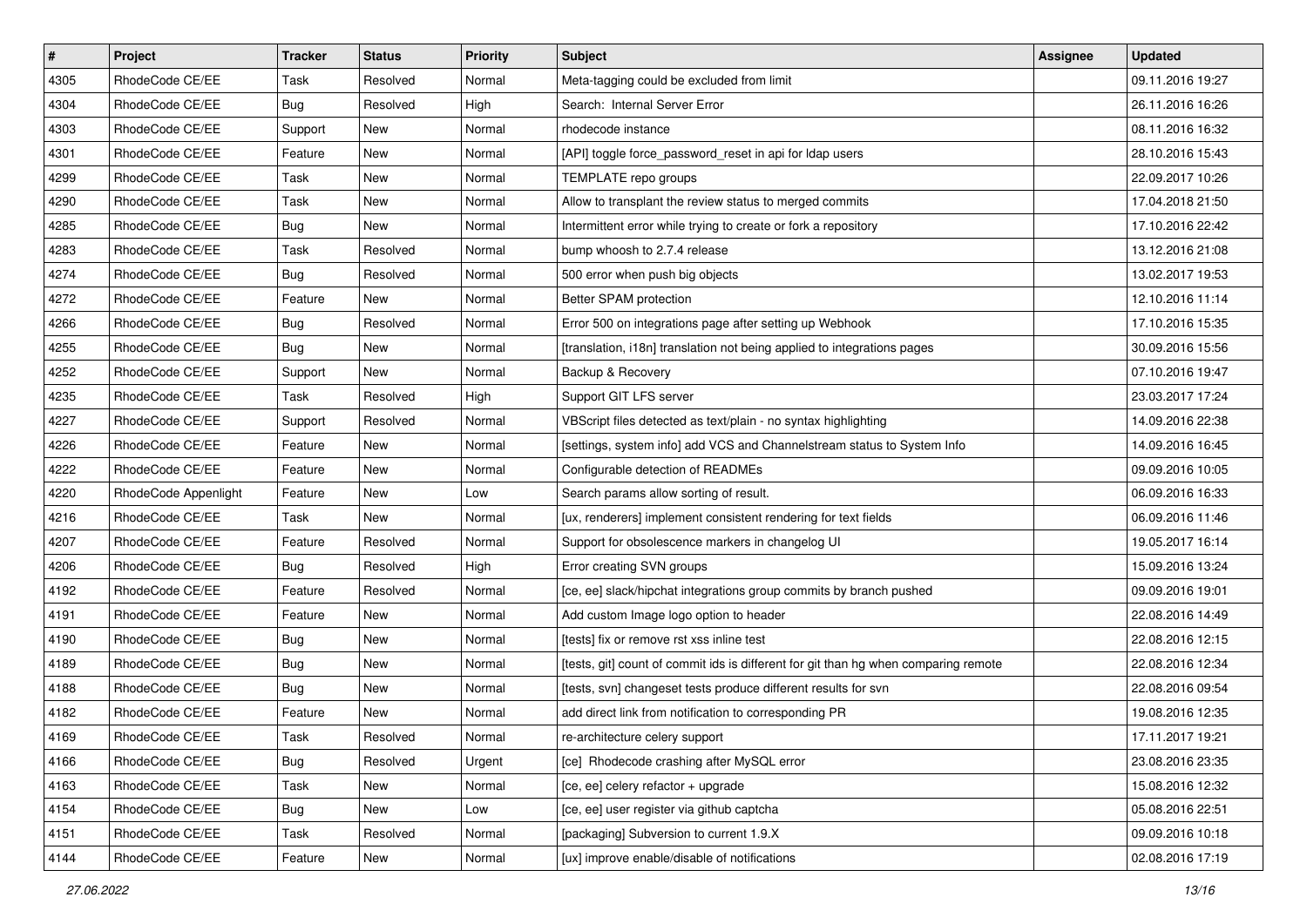| $\vert$ # | <b>Project</b>       | <b>Tracker</b> | <b>Status</b> | <b>Priority</b> | <b>Subject</b>                                                                                                     | Assignee | <b>Updated</b>   |
|-----------|----------------------|----------------|---------------|-----------------|--------------------------------------------------------------------------------------------------------------------|----------|------------------|
| 4140      | RhodeCode CE/EE      | Task           | Resolved      | Normal          | Check middleware chain status, and Verify that special middleware is catching<br>exceptions correctly              |          | 23.08.2016 12:13 |
| 4116      | RhodeCode CE/EE      | Bug            | New           | High            | [ee] Starting EE or running paster commands like setup-rhodecode does not work<br>without setting LC_ALL properly. |          | 18.08.2016 21:03 |
| 4109      | RhodeCode CE/EE      | Bug            | <b>New</b>    | Normal          | [files] The "switch to commit" widget is broken after using browser back button                                    |          | 17.04.2018 21:50 |
| 4108      | RhodeCode CE/EE      | Task           | Resolved      | Normal          | Release 4.2.2                                                                                                      |          | 14.10.2016 13:08 |
| 4090      | RhodeCode CE/EE      | <b>Bug</b>     | Resolved      | Normal          | test ticket                                                                                                        |          | 09.03.2021 20:39 |
| 4089      | RhodeCode CE/EE      | Bug            | Resolved      | Normal          | svn repository does not exist                                                                                      |          | 12.06.2018 12:29 |
| 4081      | RhodeCode CE/EE      | Support        | Resolved      | Normal          | Receiving server 500 error when trying to clone repo from windows client using<br>eclipse                          |          | 12.07.2016 14:30 |
| 4071      | RhodeCode Appenlight | Feature        | New           | Normal          | Allow for easy out-out of assigned permissions                                                                     |          | 05.07.2016 10:14 |
| 4064      | RhodeCode Appenlight | Feature        | New           | Normal          | Create a multiple action feature for Reports and Logs lists                                                        |          | 30.06.2016 15:18 |
| 4063      | RhodeCode Appenlight | Feature        | <b>New</b>    | Normal          | add option to specify custom value in dashboard select                                                             |          | 30.06.2016 15:17 |
| 4062      | RhodeCode Appenlight | Feature        | New           | Normal          | A way to see browser breakdown for an error                                                                        |          | 30.06.2016 15:16 |
| 4061      | RhodeCode Appenlight | Feature        | New           | Normal          | Timezone for applications                                                                                          |          | 30.06.2016 15:16 |
| 4060      | RhodeCode Appenlight | Feature        | New           | Normal          | Replayable requests                                                                                                |          | 30.06.2016 15:15 |
| 4059      | RhodeCode Appenlight | Feature        | New           | Normal          | Server Monitoring                                                                                                  |          | 30.06.2016 15:15 |
| 4057      | RhodeCode Appenlight | Feature        | <b>New</b>    | Normal          | Negation option for search filter                                                                                  |          | 30.06.2016 15:12 |
| 4056      | RhodeCode Appenlight | Feature        | New           | Normal          | Optionally allow to filter graphs per machine in dashboard                                                         |          | 30.06.2016 15:12 |
| 4051      | RhodeCode CE/EE      | Task           | New           | Normal          | [ux, renderering] Consistent formatting on text fields.                                                            |          | 22.09.2017 10:27 |
| 4045      | RhodeCode CE/EE      | Task           | New           | Normal          | File permissions                                                                                                   |          | 17.04.2018 21:49 |
| 4044      | RhodeCode CE/EE      | Feature        | Resolved      | Normal          | <b>Branch permissions</b>                                                                                          |          | 30.08.2018 09:48 |
| 4040      | RhodeCode CE/EE      | Bug            | <b>New</b>    | Low             | [ce, ee] logout when logged out causes 403 Cross-site request forgery detected                                     |          | 23.06.2016 13:40 |
| 4017      | RhodeCode Appenlight | Feature        | New           | Low             | application logos need help                                                                                        |          | 14.06.2016 11:52 |
| 4003      | RhodeCode CE/EE      | Task           | Resolved      | Normal          | User personal repository groups improvements                                                                       |          | 07.11.2016 16:12 |
| 3999      | RhodeCode CE/EE      | Feature        | Resolved      | Normal          | Add `send account information` to user creation page                                                               |          | 28.06.2016 15:22 |
| 3994      | RhodeCode Appenlight | <b>Bug</b>     | New           | Normal          | during setup, user is given option to make admin account even if one does not exist                                |          | 08.06.2016 12:44 |
| 3991      | RhodeCode Appenlight | <b>Bug</b>     | Resolved      | Normal          | report logs need upper margin                                                                                      |          | 21.06.2016 18:55 |
| 3990      | RhodeCode Appenlight | Bug            | New           | Normal          | some dashboard builder buttons are up against fields                                                               |          | 07.06.2016 12:01 |
| 3989      | RhodeCode Appenlight | Bug            | Resolved      | Normal          | even up report spacing                                                                                             |          | 21.06.2016 18:55 |
| 3987      | RhodeCode Appenlight | <b>Bug</b>     | New           | Normal          | adjust footer so it's consistent with the website footer                                                           |          | 15.06.2016 10:20 |
| 3986      | RhodeCode Appenlight | Bug            | New           | Normal          | table headers should be left aligned                                                                               |          | 07.06.2016 11:53 |
| 3981      | RhodeCode CE/EE      | Feature        | Resolved      | Normal          | Add cloud hosting like Gitlab, GitHub                                                                              |          | 02.03.2020 09:14 |
| 3980      | RhodeCode CE/EE      | Feature        | New           | Normal          | Add CI engine                                                                                                      |          | 05.06.2016 21:32 |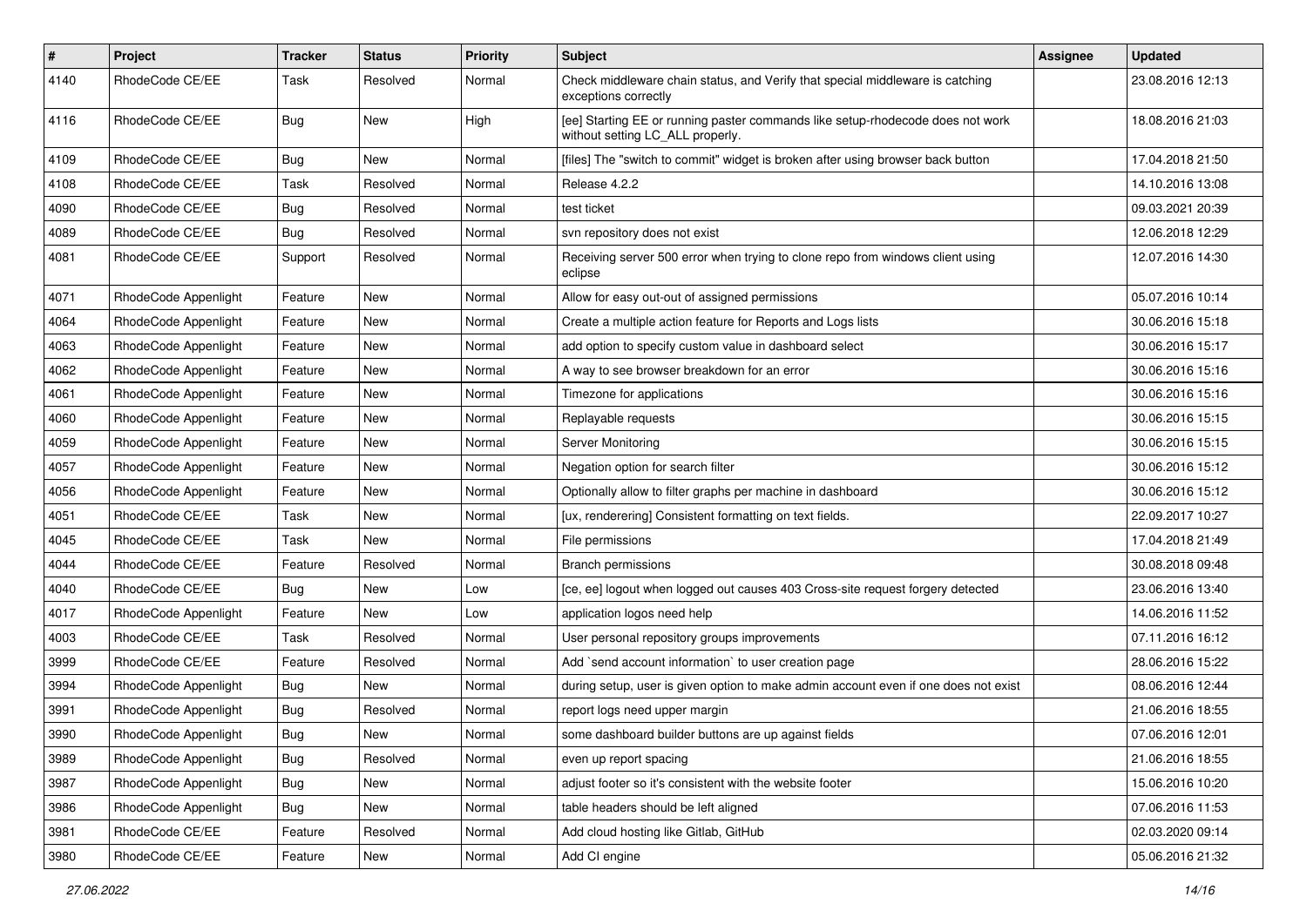| $\pmb{\#}$ | Project         | <b>Tracker</b> | <b>Status</b> | Priority | <b>Subject</b>                                                                          | Assignee | <b>Updated</b>   |
|------------|-----------------|----------------|---------------|----------|-----------------------------------------------------------------------------------------|----------|------------------|
| 3979       | RhodeCode CE/EE | Feature        | New           | Normal   | Add kanban board                                                                        |          | 05.06.2016 21:20 |
| 3978       | RhodeCode CE/EE | Feature        | New           | Normal   | Add bug tracker                                                                         |          | 05.06.2016 21:20 |
| 3977       | RhodeCode CE/EE | Feature        | New           | Normal   | Wiki                                                                                    |          | 05.06.2016 21:11 |
| 3967       | RhodeCode CE/EE | Support        | In Progress   | Normal   | Server 500 error                                                                        |          | 11.08.2016 13:39 |
| 3963       | RhodeCode CE/EE | Bug            | <b>New</b>    | Normal   | [ce] Getting a newly added repo via remap/rescan via api gives no data                  |          | 27.05.2016 05:02 |
| 3956       | RhodeCode CE/EE | <b>Bug</b>     | New           | Normal   | [ce] - svn commit with all 'None' properties (author, message, etc.)                    |          | 23.05.2016 17:22 |
| 3939       | RhodeCode CE/EE | Bug            | New           | Normal   | [ux] changelog filter blank after going back in browser                                 |          | 18.05.2016 14:50 |
| 3923       | RhodeCode CE/EE | <b>Bug</b>     | New           | Normal   | odd exception on running internal-code                                                  |          | 09.08.2016 10:54 |
| 3922       | RhodeCode CE/EE | Bug            | <b>New</b>    | Normal   | svn backend returns different diff to git/hg backends                                   |          | 11.05.2016 14:29 |
| 3615       | RhodeCode CE/EE | <b>Bug</b>     | New           | Low      | (OperationalError) too many SQL variables on admin journal page                         |          | 06.05.2016 11:45 |
| 3555       | RhodeCode CE/EE | Bug            | Resolved      | Normal   | Then disabled repo location change the panel should explicitly state that it's disabled |          | 25.04.2016 10:34 |
| 3504       | RhodeCode CE/EE | Task           | In Progress   | Normal   | [routing] Move static assets under a common prefix                                      |          | 19.07.2016 12:27 |
| 3486       | RhodeCode CE/EE | Feature        | <b>New</b>    | Normal   | expose origin of permission in perm dict for users                                      |          | 06.06.2016 10:54 |
| 3484       | RhodeCode CE/EE | Task           | New           | Normal   | oauth: reduce required permissions for 3rd party                                        |          | 13.04.2016 12:33 |
| 3472       | RhodeCode CE/EE | Feature        | New           | Normal   | Expose unified hooks that can be used in SSH backend                                    |          | 14.04.2016 17:54 |
| 3460       | RhodeCode CE/EE | Feature        | New           | Normal   | [ux, frontend] hide "show more" button when there is nothing more to show               |          | 11.04.2016 13:37 |
| 3455       | RhodeCode CE/EE | Feature        | New           | Normal   | [ux] commit message search should render entire commit message                          |          | 07.04.2016 17:50 |
| 3441       | RhodeCode CE/EE | Bug            | <b>New</b>    | Normal   | [ux] clicking on line in file view scrolls to that line                                 |          | 05.04.2016 13:35 |
| 3440       | RhodeCode CE/EE | Feature        | New           | Normal   | [design, ux] mock-up user interface for adding a branch/bookmark                        |          | 05.04.2016 09:21 |
| 3382       | RhodeCode CE/EE | Bug            | New           | Normal   | download superrepo with subrepos                                                        |          | 25.03.2016 01:30 |
| 3377       | RhodeCode CE/EE | Task           | New           | Normal   | extra fields types extensions                                                           |          | 24.03.2016 15:23 |
| 3376       | RhodeCode CE/EE | Task           | <b>New</b>    | Normal   | Repo action plugins                                                                     |          | 24.03.2016 15:21 |
| 3373       | RhodeCode CE/EE | Feature        | <b>New</b>    | Normal   | Allow to create Bookmarks and Branches from UI                                          |          | 05.04.2016 09:21 |
| 3364       | RhodeCode CE/EE | Support        | New           | High     | Allow Specifying the Commit Message for Pull Request Merges                             |          | 17.04.2018 21:51 |
| 3362       | RhodeCode CE/EE | Task           | New           | Normal   | auth-plugins, indicate visually that plugin is turned on but NOT enabled                |          | 22.03.2016 19:03 |
| 3357       | RhodeCode CE/EE | <b>Bug</b>     | Resolved      | Normal   | switch to sometimes fails to load files metadata                                        |          | 30.03.2016 10:56 |
| 3351       | RhodeCode CE/EE | Bug            | New           | Normal   | Duplicate IP whitelist entry shows error flash                                          |          | 21.03.2016 15:54 |
| 3334       | RhodeCode CE/EE | Bug            | New           | Normal   | Attempt to edit .coveragerc through the online file editor                              |          | 17.03.2016 13:49 |
| 3333       | RhodeCode Tools | Task           | New           | Normal   | Create rhodecode-tools backup command for backup of RhodeCode Enterprise                |          | 17.03.2016 12:43 |
| 3332       | RhodeCode CE/EE | Support        | New           | Normal   | LDAP settings page: Add button "test connection"                                        |          | 17.03.2016 10:23 |
| 3261       | RhodeCode CE/EE | Task           | New           | Normal   | mousetrap.js bump to latest 1.5.X version                                               |          | 17.03.2016 12:52 |
| 3260       | RhodeCode CE/EE | Task           | New           | Normal   | api: expose get repo node method                                                        |          | 17.03.2016 12:56 |
| 3250       | RhodeCode CE/EE | Bug            | New           | Normal   | Posting a comment message is very slow !                                                |          | 17.03.2016 12:57 |